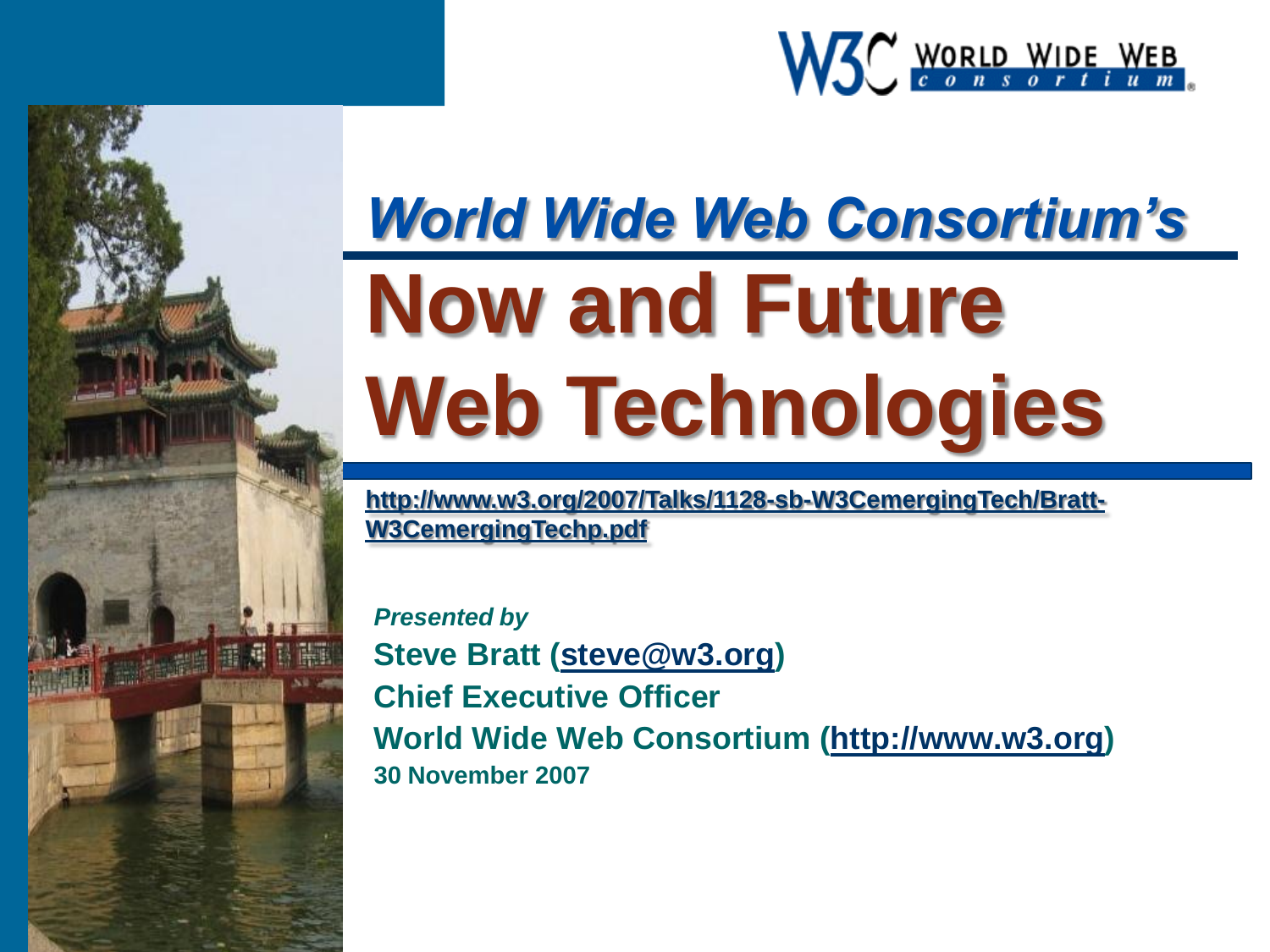

## **Outline**

- *Growth of the Web*
- *World Wide Web Consortium*
- *One Web …*
	- *for Everyone*
		- *Accessibility*
	- *of Creators and Consumers*
		- *Web 2.0, Video*
	- *of Data and Services*
		- *Semantic Web*
	- *on Everything*
		- *Mobile*
- *W3C in China*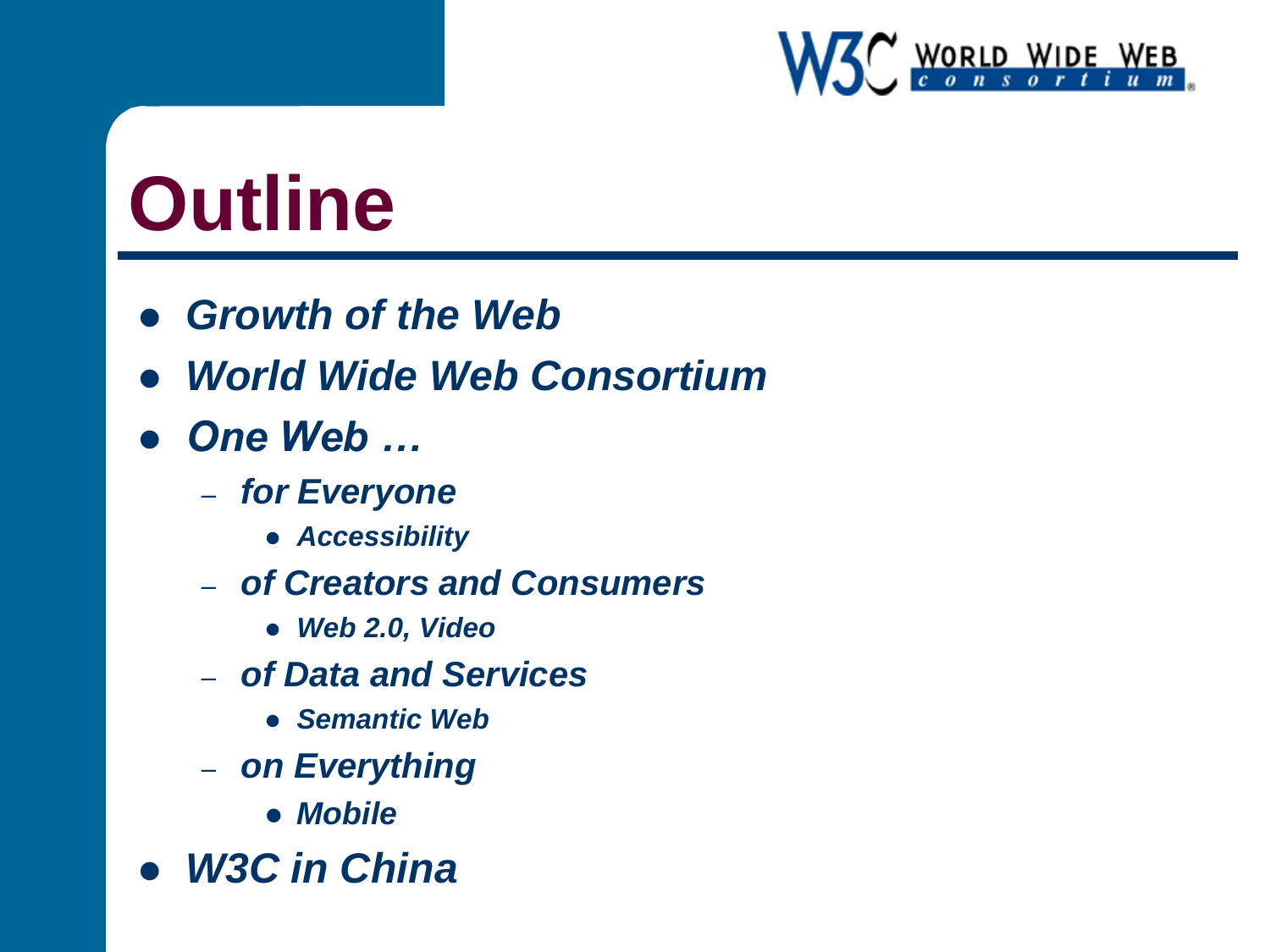

**Growth of the Web**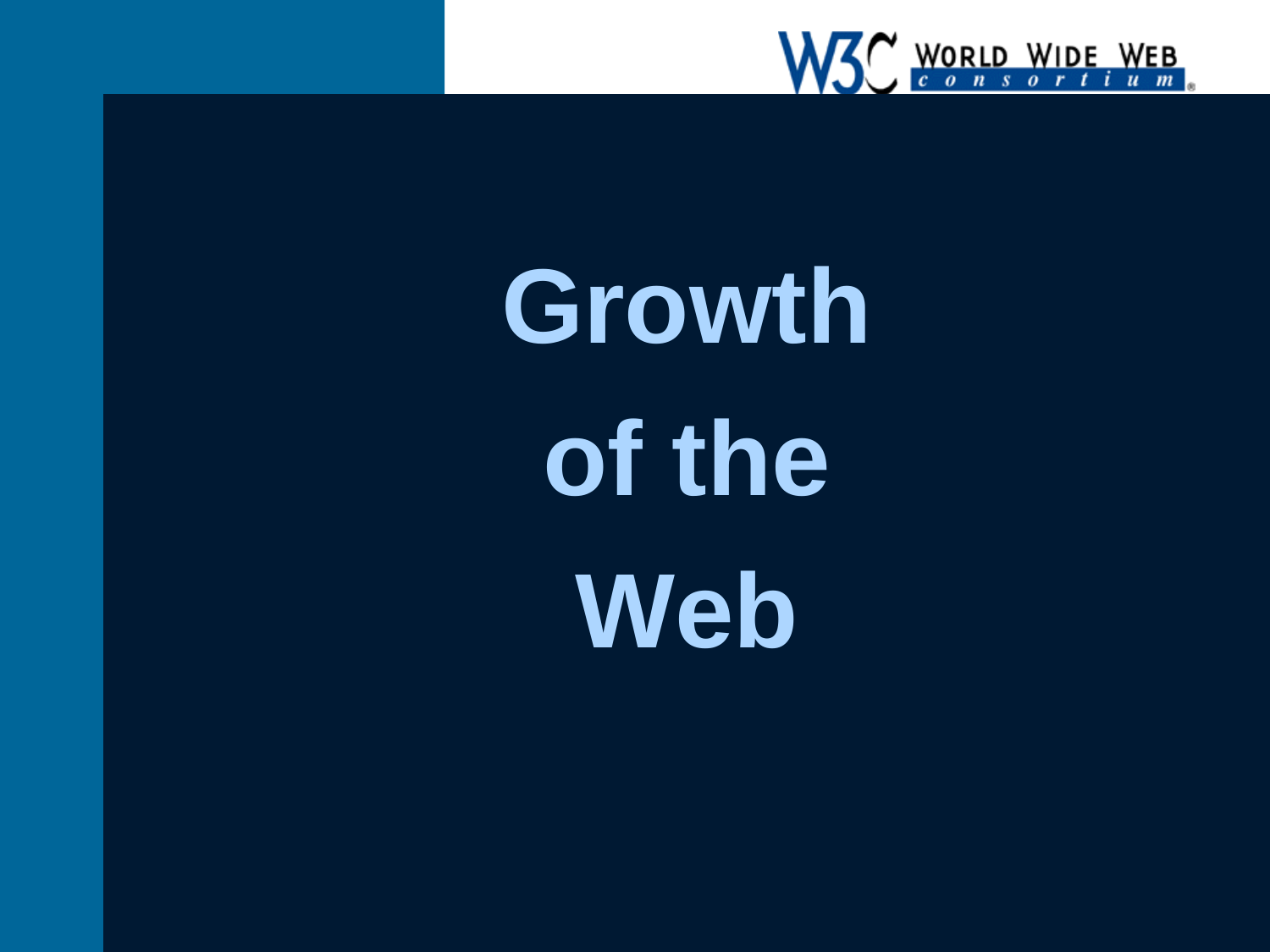

#### **More than 1 Billion Served**

| WORLD INTERNET USAGE AND POPULATION STATISTICS |                                 |                                 |                                       |                               |                     |                                     |
|------------------------------------------------|---------------------------------|---------------------------------|---------------------------------------|-------------------------------|---------------------|-------------------------------------|
| <b>World Regions</b>                           | <b>Population</b><br>2007 Est.) | <b>Population</b><br>% of World | Internet Usage,<br><b>Latest Data</b> | % Population<br>(Penetration) | Usage<br>% of World | Usage<br><b>Growth</b><br>2000-2007 |
| <b>Africa</b>                                  | 933,448,292                     | 14.2%                           | 43,995,700                            | 4.7%                          | 3.5%                | 874.6%                              |
| Asia                                           | 3,712,527,624                   | 56.5%                           | 459,476,825                           | 12.4 %                        | 36.9%               | 302.0%                              |
| <b>Europe</b>                                  | 809,624,686                     | 12.3%                           | 337,878,613                           | 41.7%                         | 27.2%               | 221.5%                              |
| <b>Middle East</b>                             | 193,452,727                     | 2.9%                            | 33,510,500                            | 17.3%                         | 2.7%                | 920.2%                              |
| <b>North America</b>                           | 334,538,018                     | 5.1%                            | 234,788,864                           | 70.2%                         | 18.9%               | 117.2 %                             |
| Latin America/Caribbean                        | 556,606,627                     | 8.5%                            | 115,759,709                           | 20.8%                         | 9.3%                | 540.7%                              |
| Oceania / Australia                            | 34,468,443                      | 0.5%                            | 19,039,390                            | 55.2%                         | 1.5%                | 149.9%                              |
| <b>WORLD TOTAL</b>                             | 6,574,666,417                   | 100.0%                          | 1,244,449,601                         | 18.9%                         | 100.0%              | 244.7%                              |

#### *In [1995, there were ~16,000,000 Internet users, or 0.4% of global population](http://www.internetworldstats.com/emarketing.htm)*

*Source:<http://www.internetworldstats.com/stats.htm>*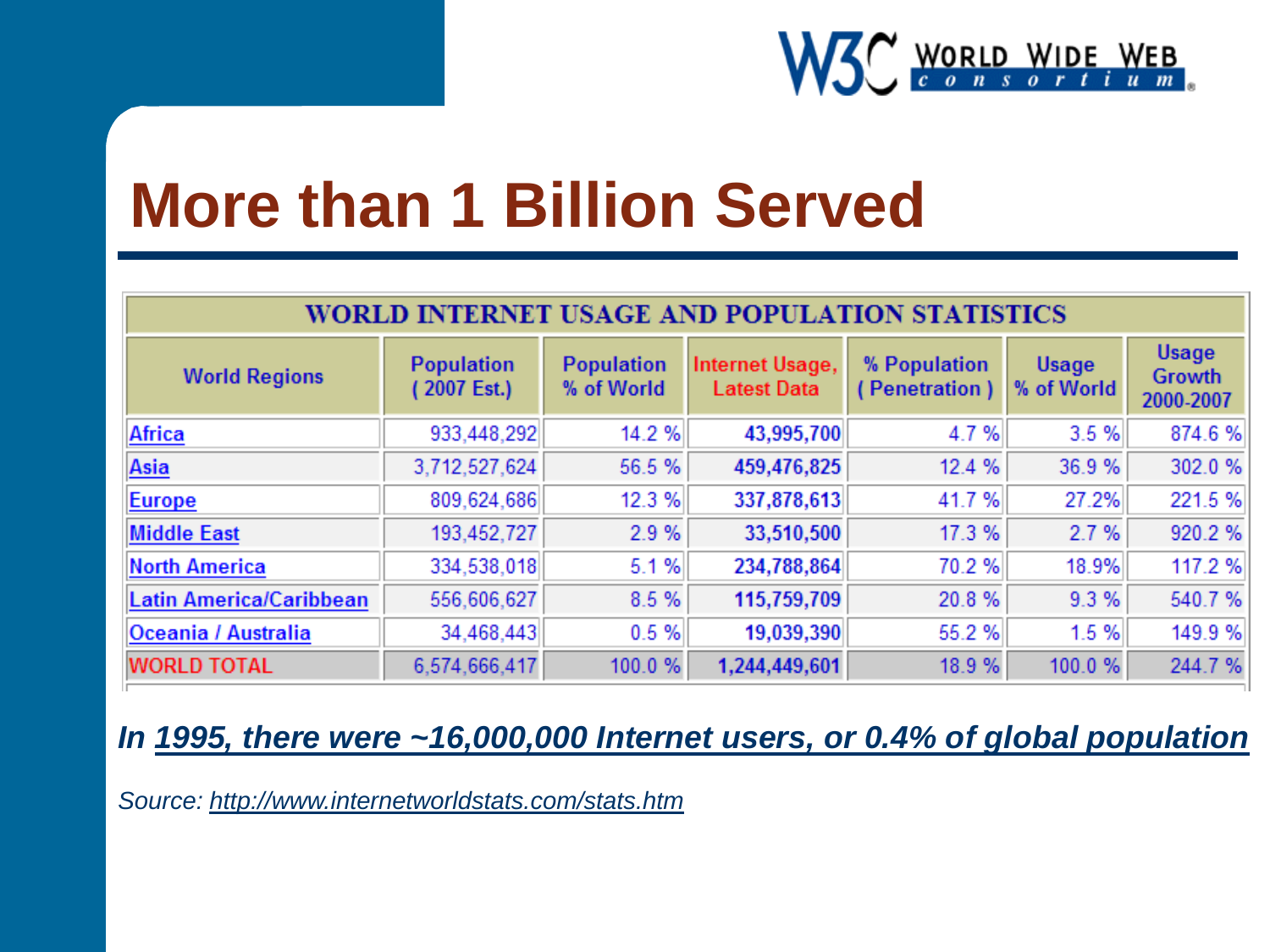

## **More than 100 Million Serving**

#### **Number of Web Sites (domain names and content)**



#### **Users:Servers ratio=> 1996 ~ 150:1. 2000 ~ 50:1. 2006 ~ 10:1**

*Sources: <http://www.zakon.org/robert/internet/timeline/> <http://www.internetworldstats.com/stats.htm>*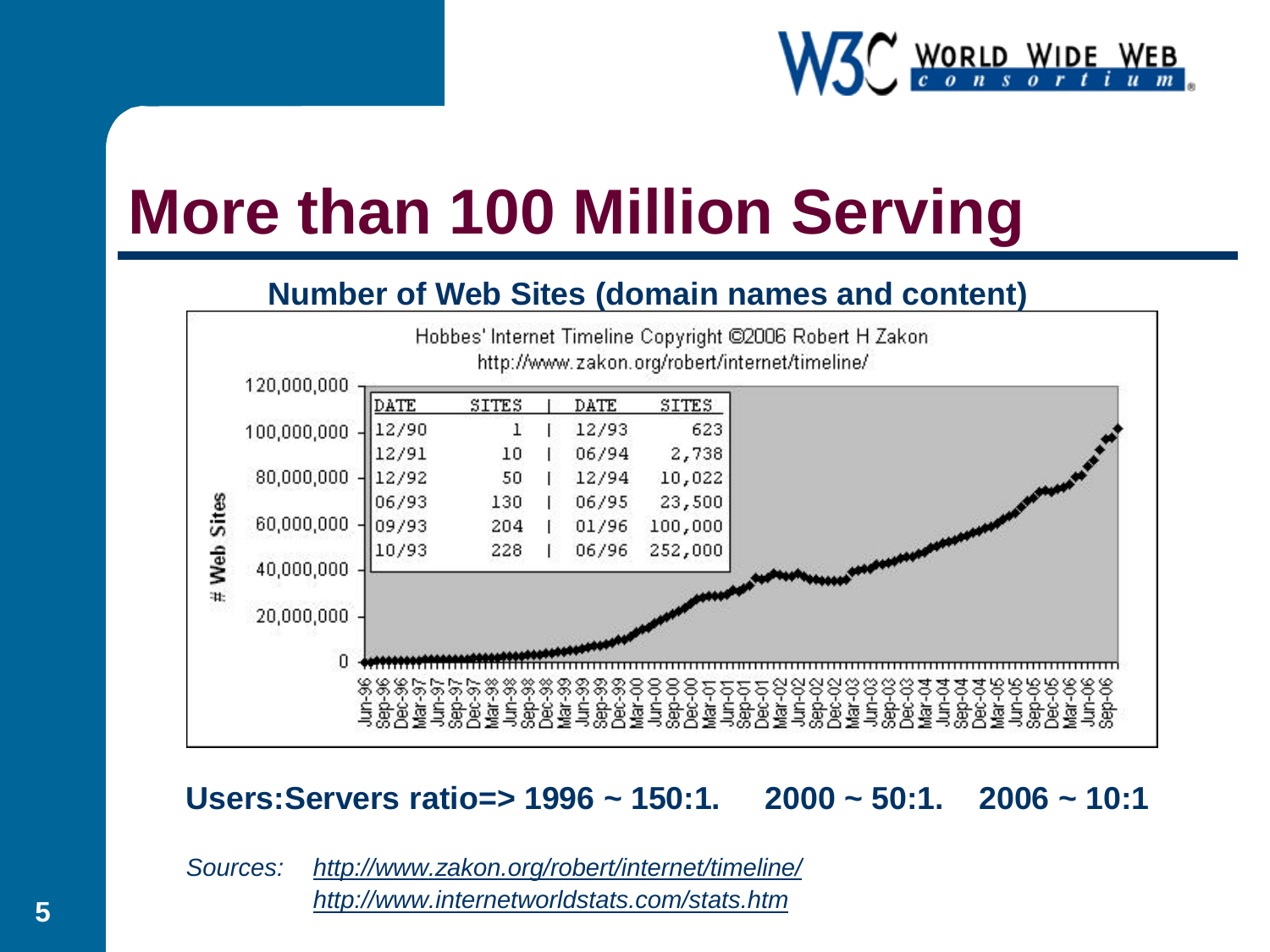

## **Top Languages**



<http://www.internetworldstats.com/stats7.htm>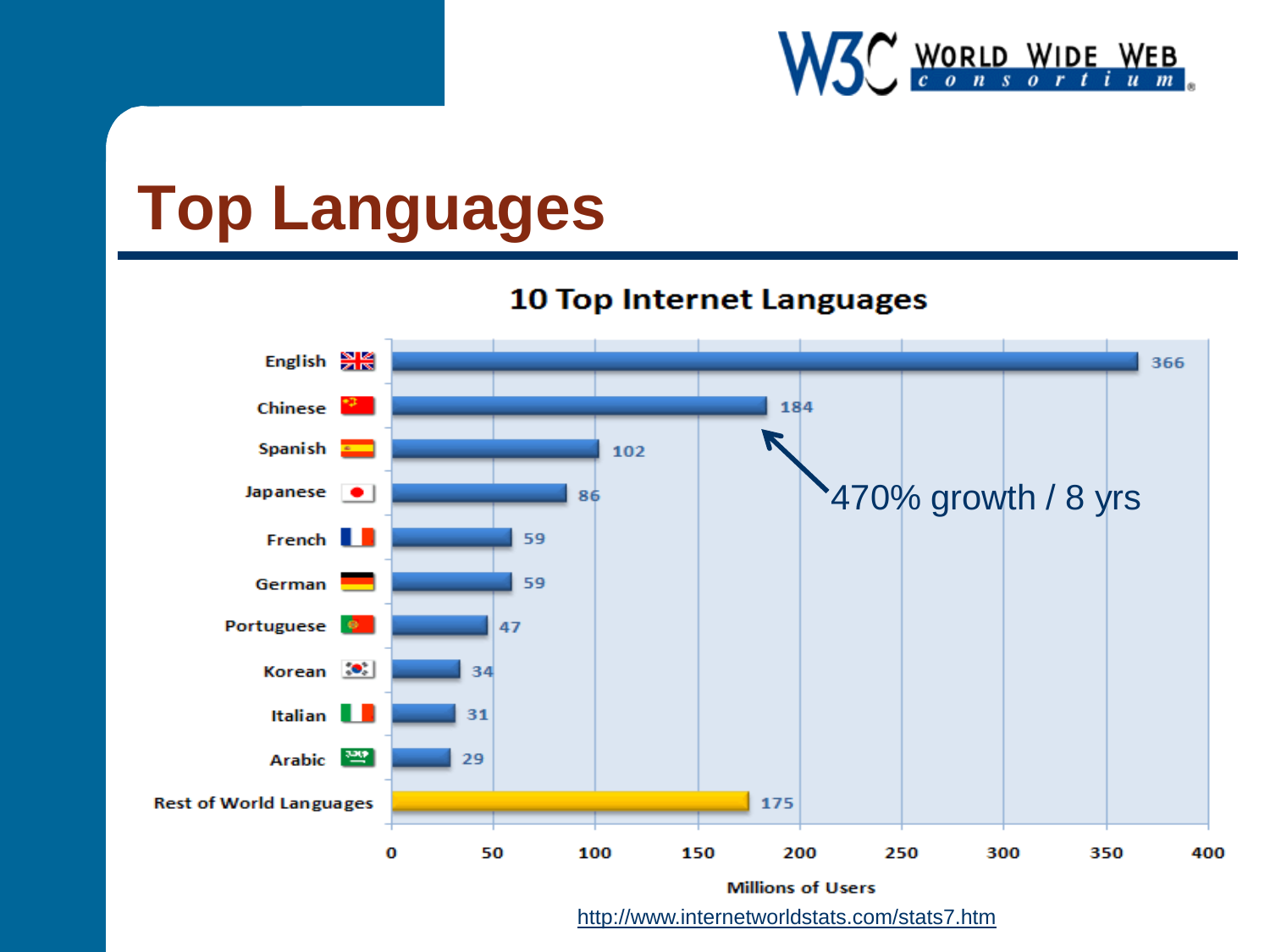

## **What Led to the Web's Success?**

- Simple architecture HTTP, URI, HTML
- Networked value grows with data, services, users
- Extensible from Web of documents to ..
- Tolerant works with imperfect mark-up, data, links, SW
- Universal regardless of HW, OS, SW, language, ability
- Free / cheap browsers, information, services
- Simple (and fun) for users text, graphics, links
- Powerful for people (and machines)
- *Open standards ...*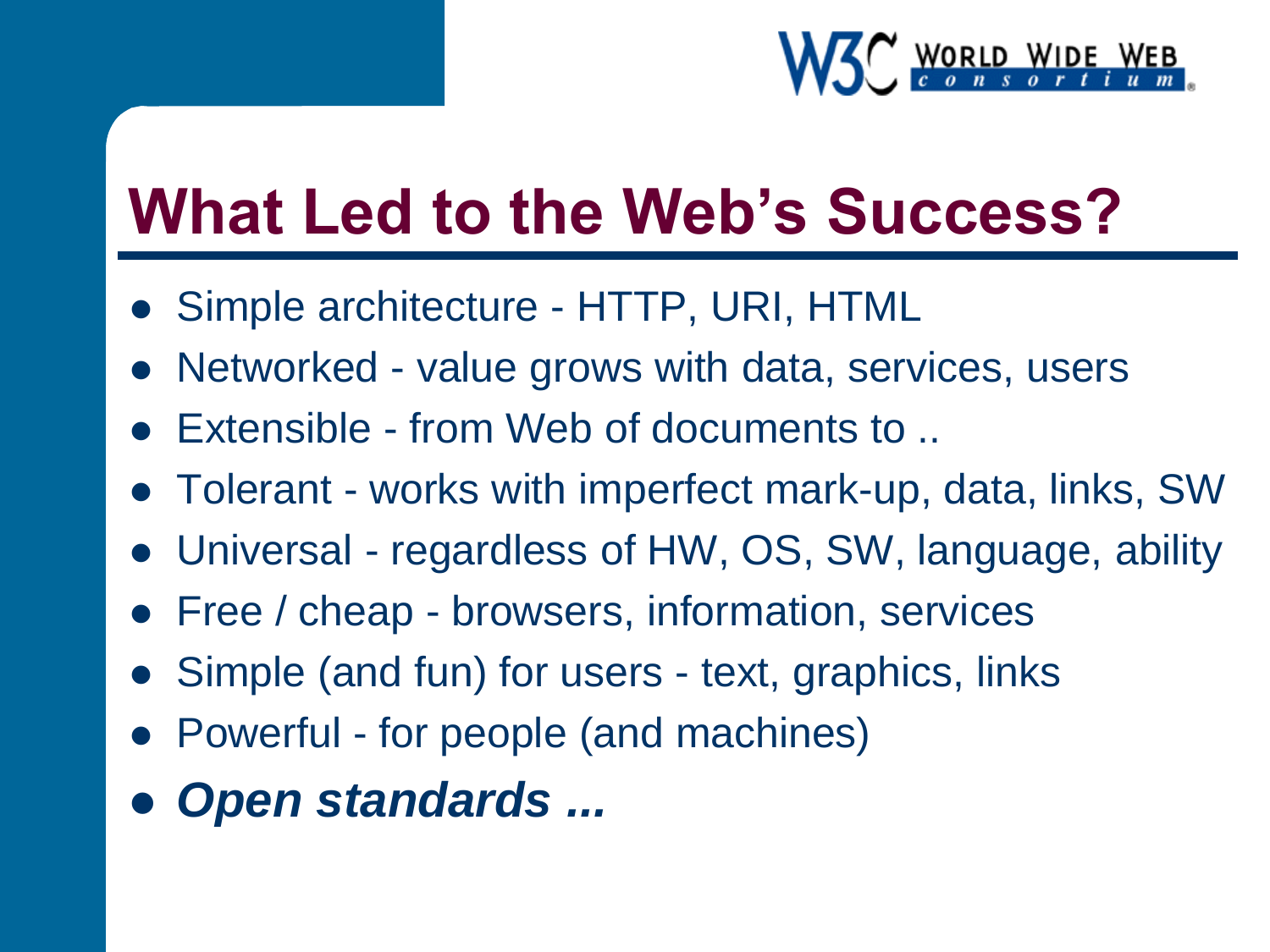

#### **Role of Standards**

- Broad industry agreement (if done right)
- Interoperability ...
	- cross-browser, -application, -organization, -data
- Avoids vendor lock-in ... for providers and users
- Open access = no black boxes
- Mandated ... by customers, government
- Royalty-free standards = good [business sense](http://www.w3.org/2004/03/pp-points-20040210.html)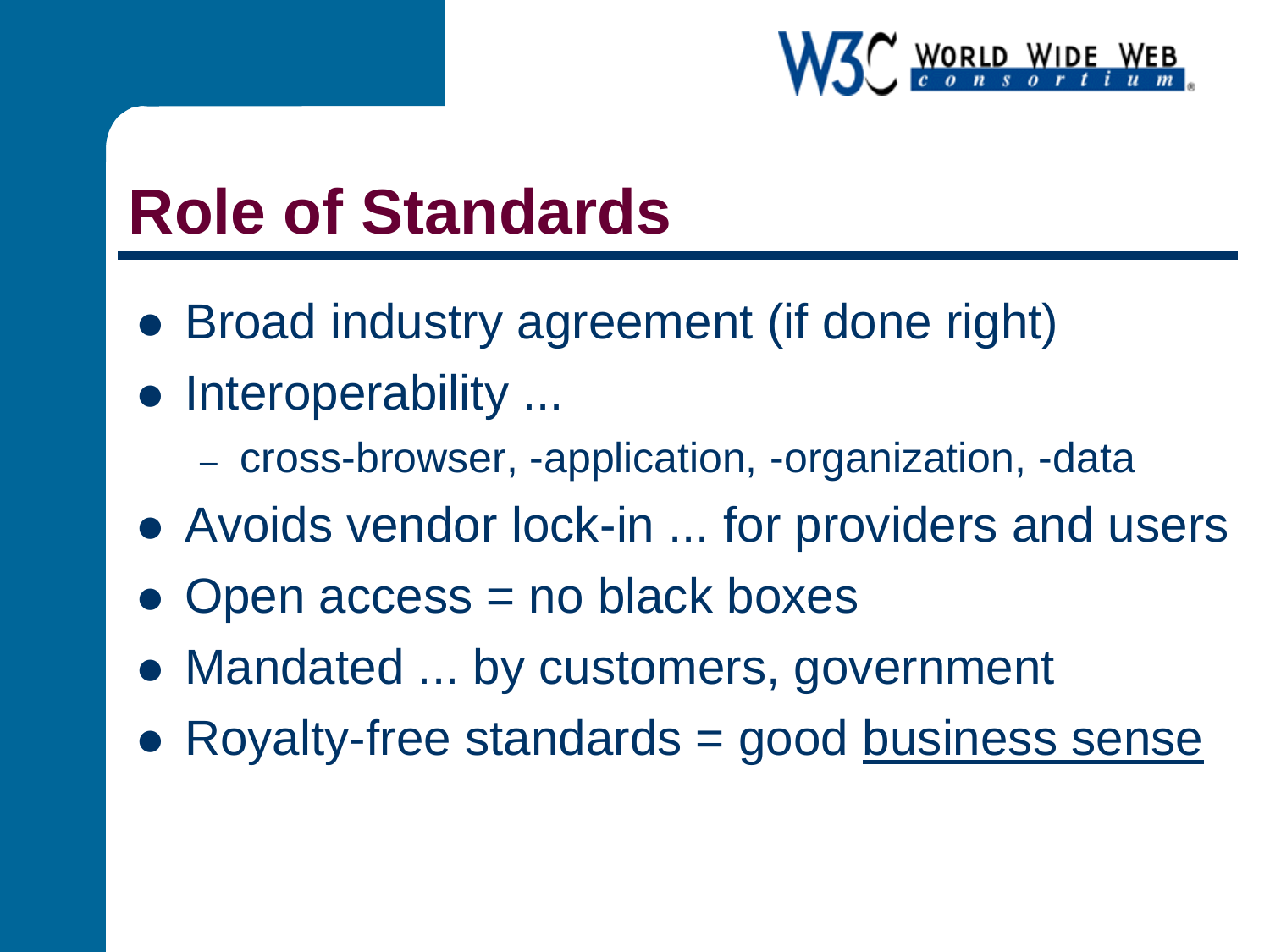

# **The World Wide Web Consortium**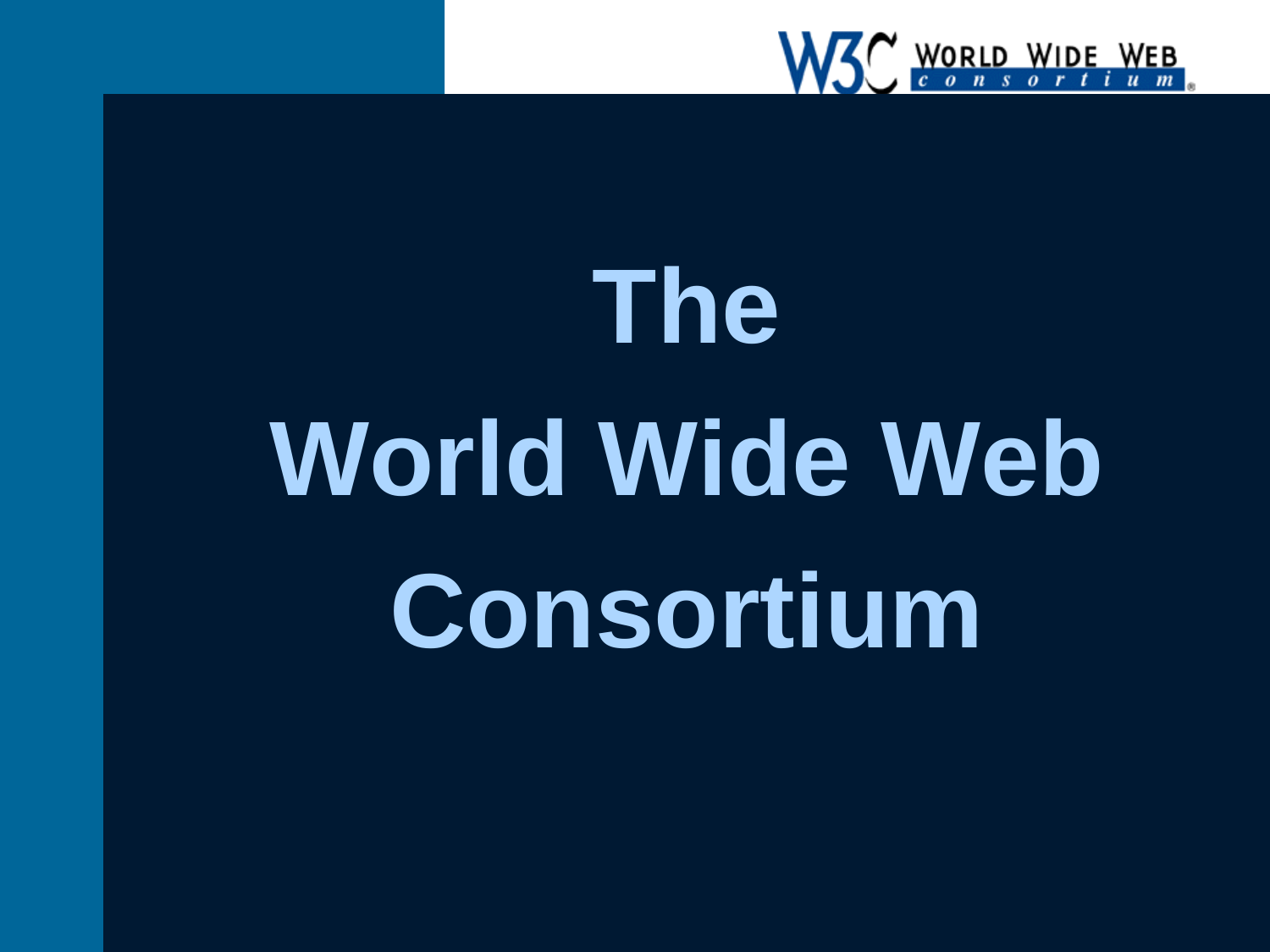

## **W3C: The Leading Web Standards Organization**

- Engineering the Web's foundation
	- 1000+ technologists in 60 groups, developing Web Standards
	- HTML, XML, CSS, Web Services, and tens of emerging standards
- 430 Members
- 40+ Liaisons
- 21 Offices
	- Newest: India, China, S. Africa Brazil

<http://www.w3.org/> [W3C Working Groups](http://www.w3.org/2003/02/W3COrg.png)

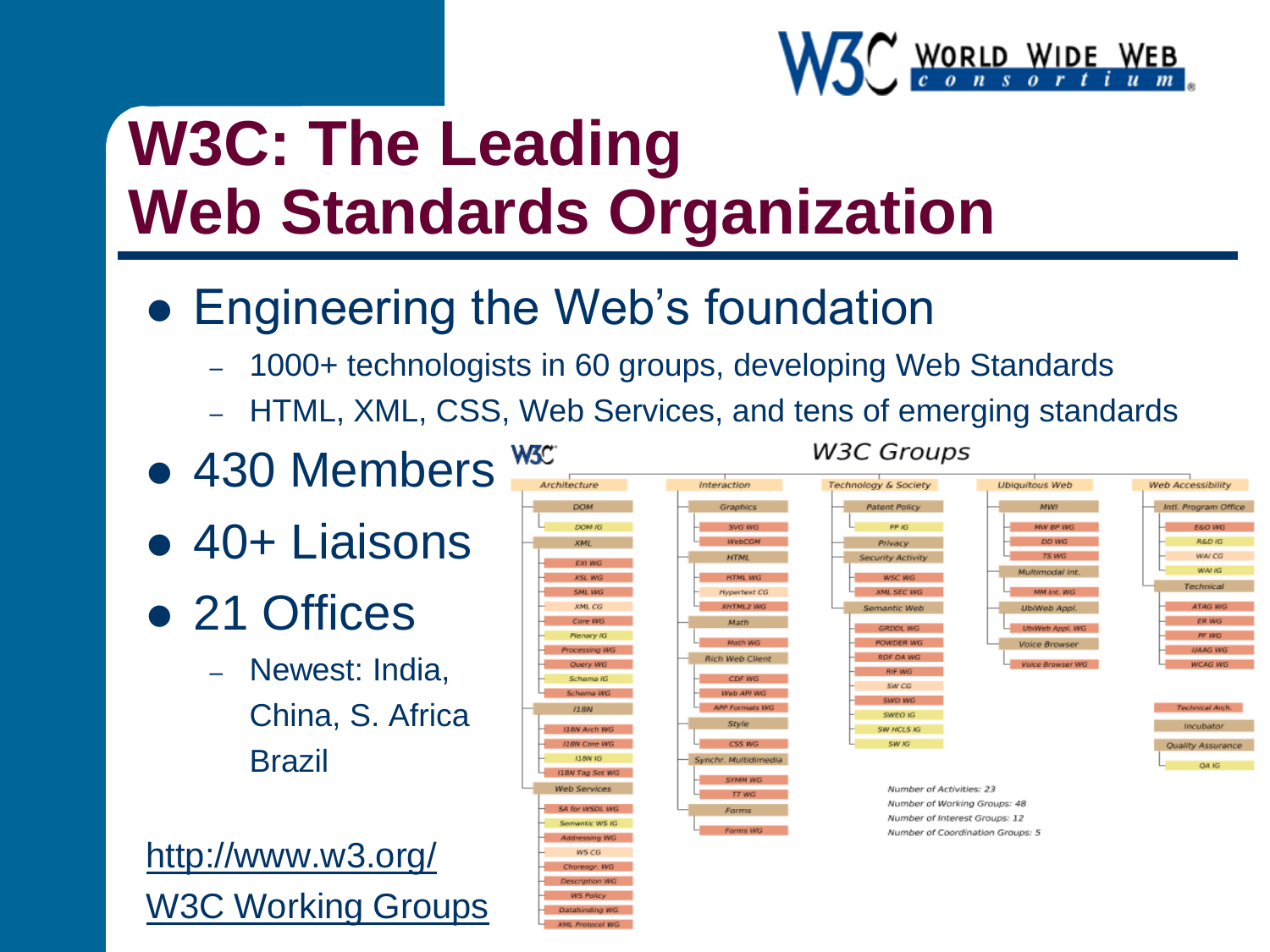

### **W3C: Leading the Web's Change …**



.. from a Web of linked **documents**, to *One Web*:

- **for Everyone**
- **of Creators and Consumers**
- **of Linked Data and Services**
- **on Everything**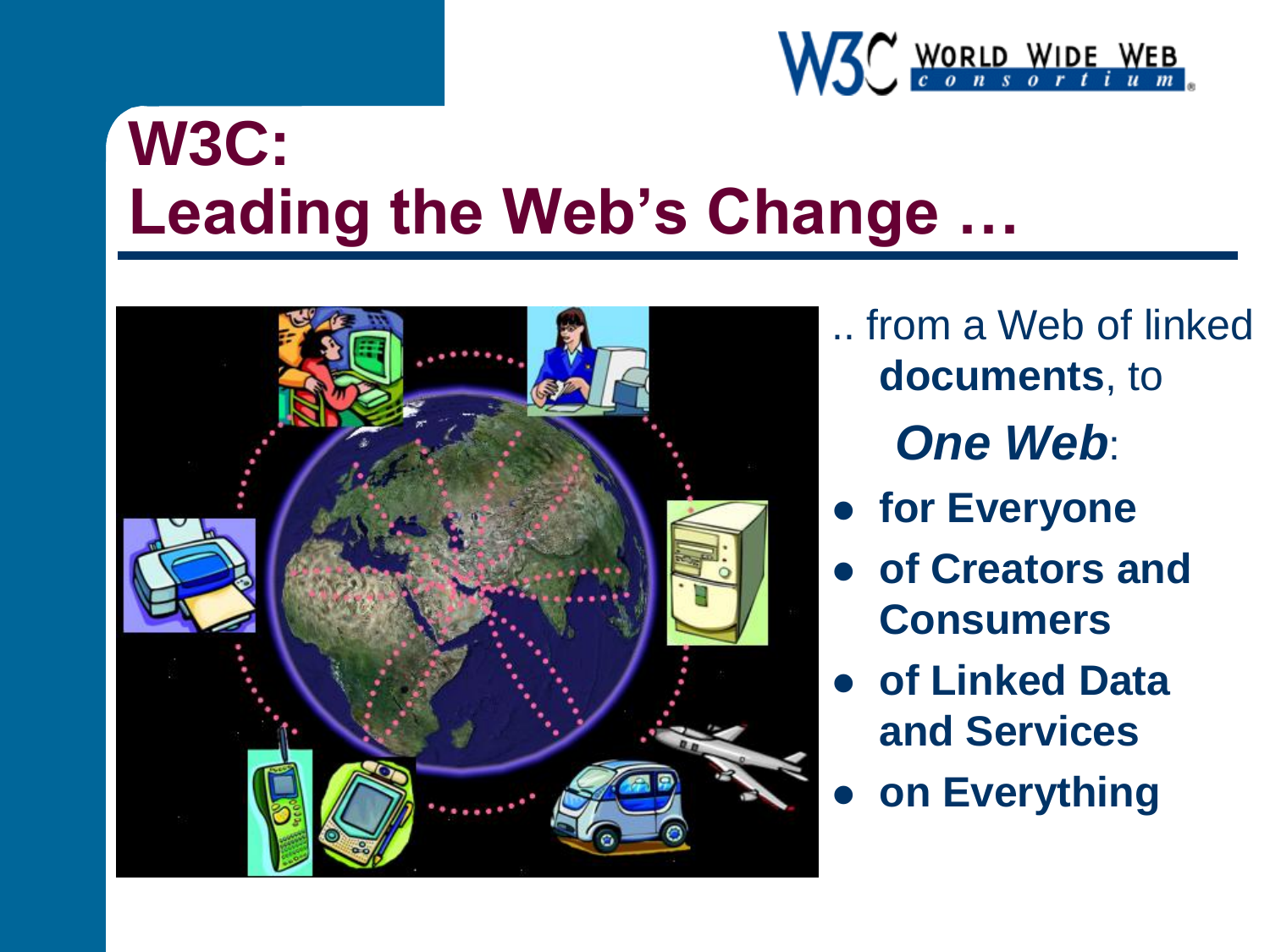

# **One Web For**

## **Everyone**

**(***Principles, Accessibility***, Internationalization, W3C Offices, Translations, etc.)**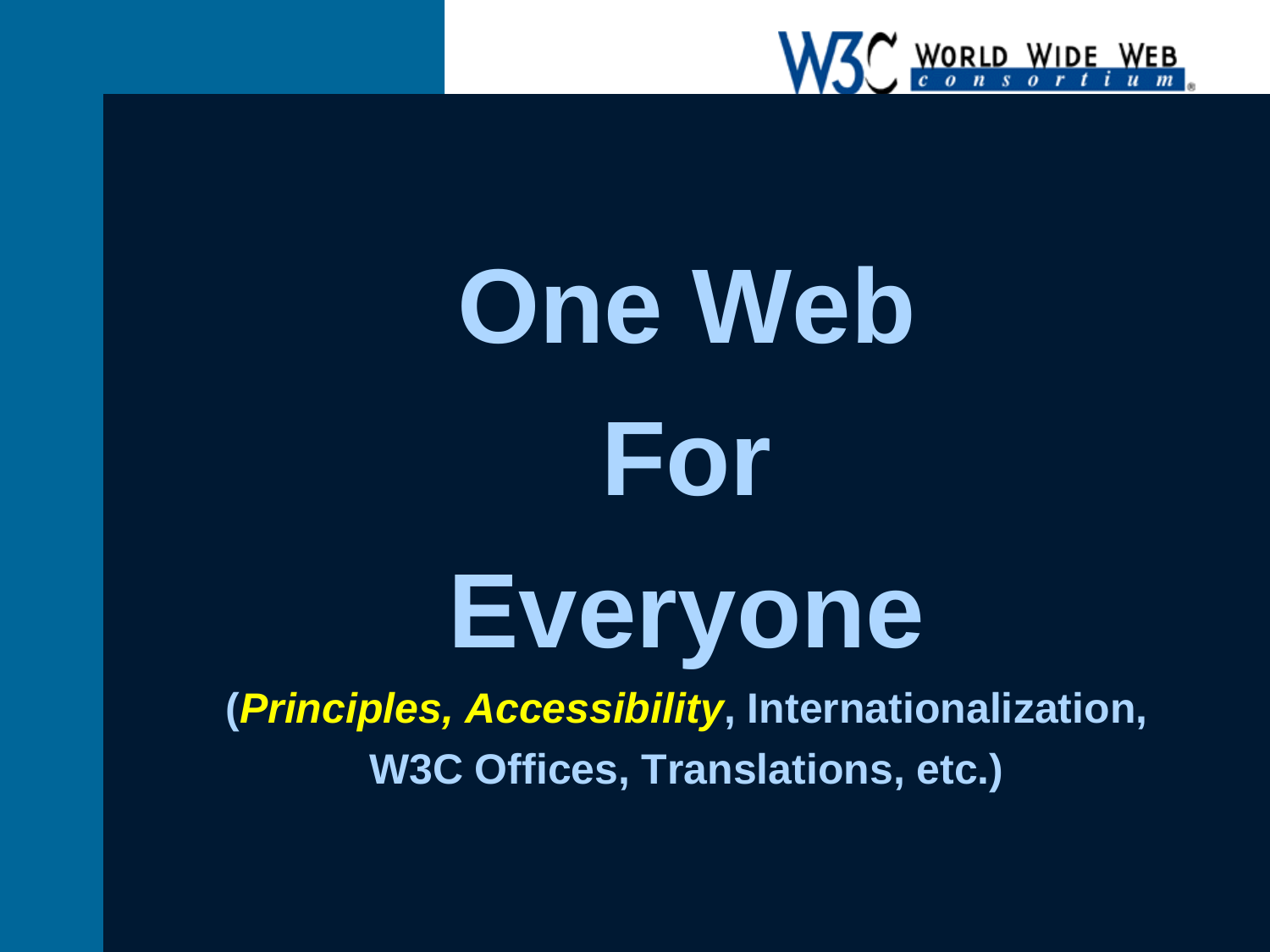

#### **One Web for Everyone**

*"The social value of the Web is that it enables human communication, commerce, and opportunities to share knowledge. One of W3C's primary goals is to make these benefits available to all people, whatever their hardware, software, network infrastructure, native language, culture, geographical location, or physical or mental ability."*

Sir Tim Berners-Lee

W3C Director and Inventor of the World Wide Web *[Worldwide Participation in the World Wide Web Consortium](http://www.w3.org/2005/02/W3C-Global-Focus.html)*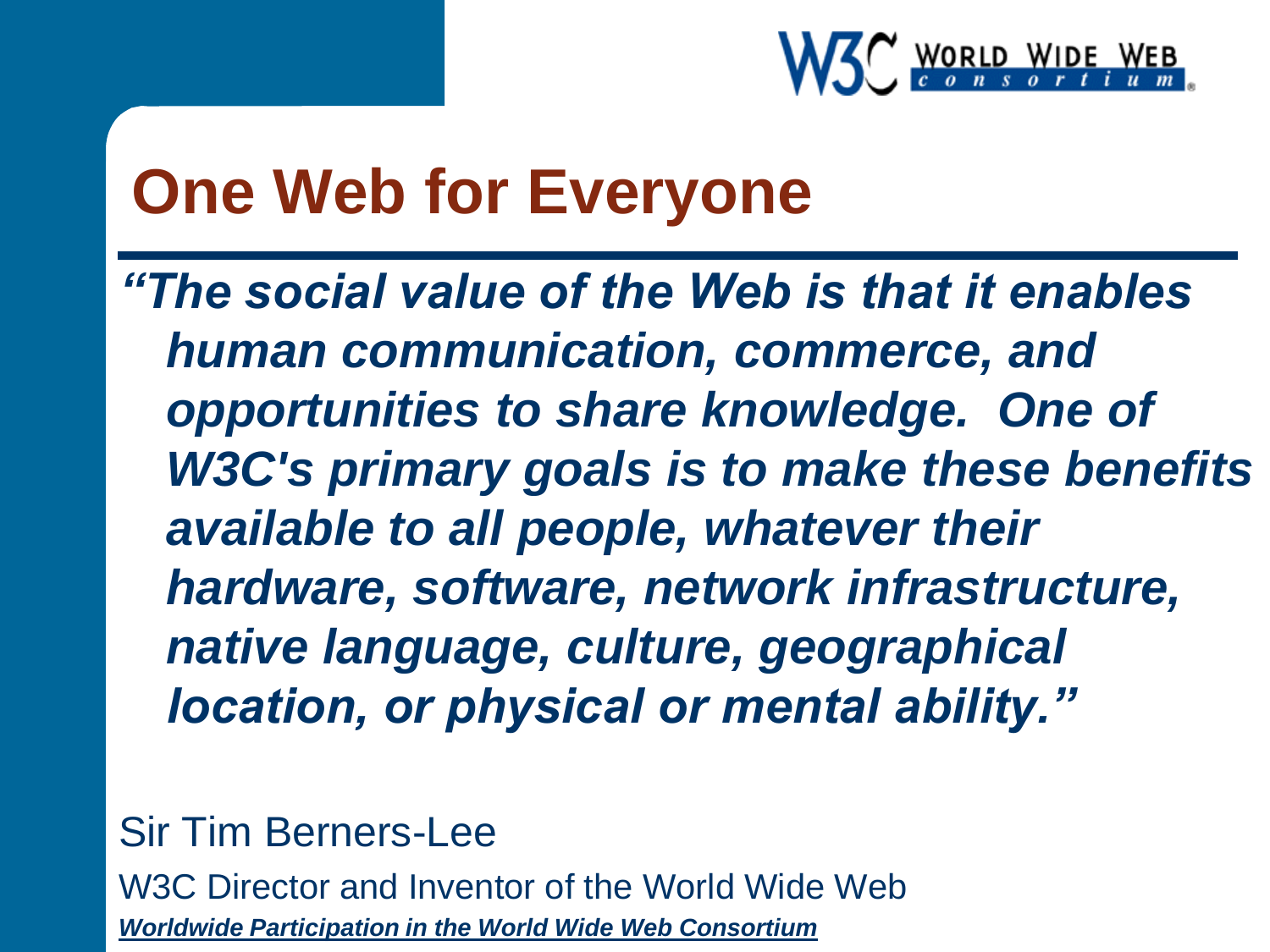

#### **One Web …**



*…* **providing the same information and services to users, regardless of the device they are using.**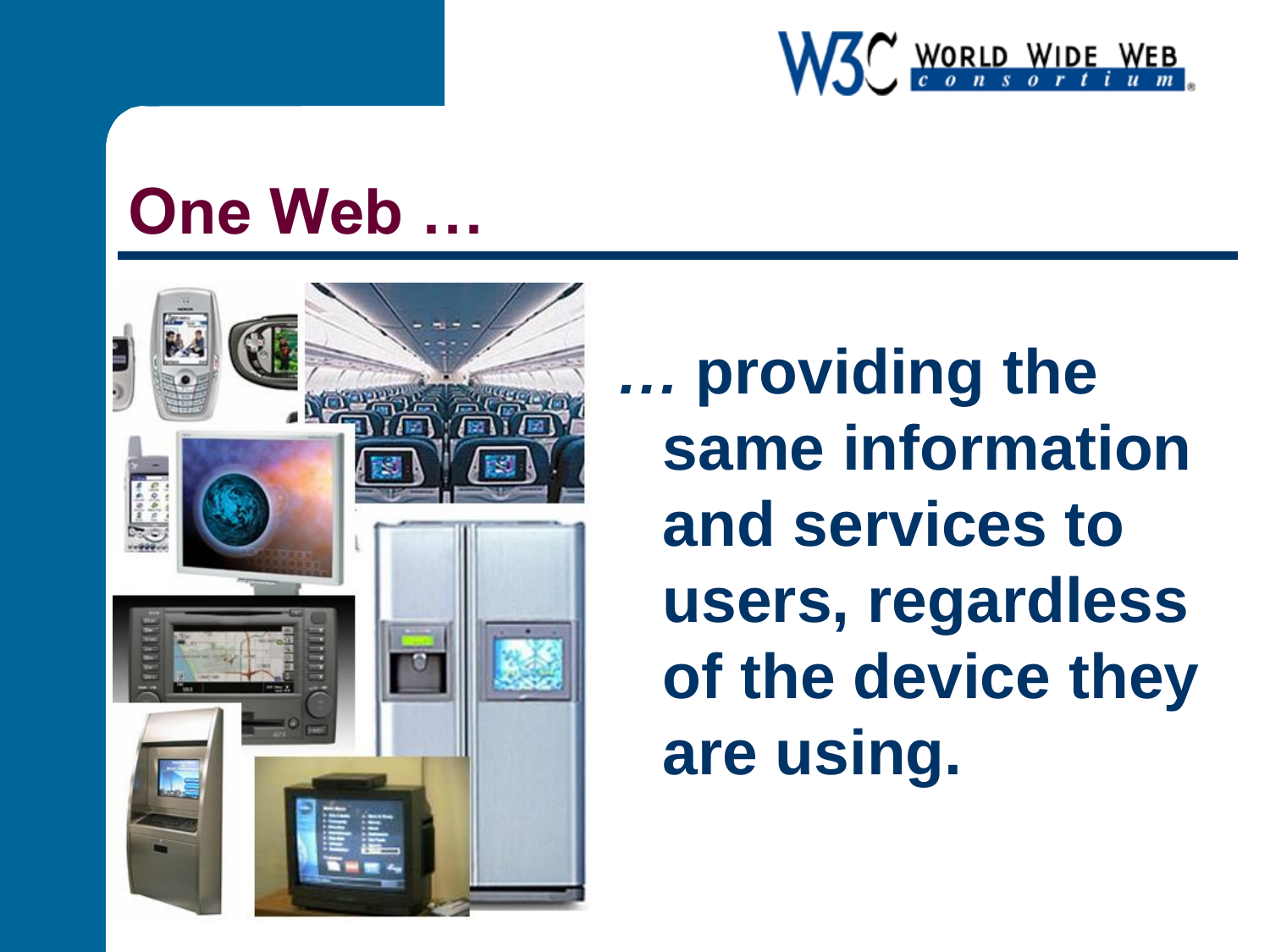

## **Accessibility**

#### *Access for people with disabilities and an aging population ...*

- Web usage continues to expand
- Barriers for millions with disabilities
- Aging population = more disabled with age
- Often required
- Huge carry-over benefits

[Developing a Web Accessibility Business Case](http://www.w3.org/WAI/bcase/Overview.html)

- [Web Accessibility Initiative](http://www.w3.org/WAI/) @ W3C
	- New [Web Content Accessibility Guidelines 2.0](http://www.w3.org/TR/WCAG20/) soon



Figure 10. Proportion of population aged 60 or over: world and development regions, 1950-2050



More developed regions have relatively high proportions of older persons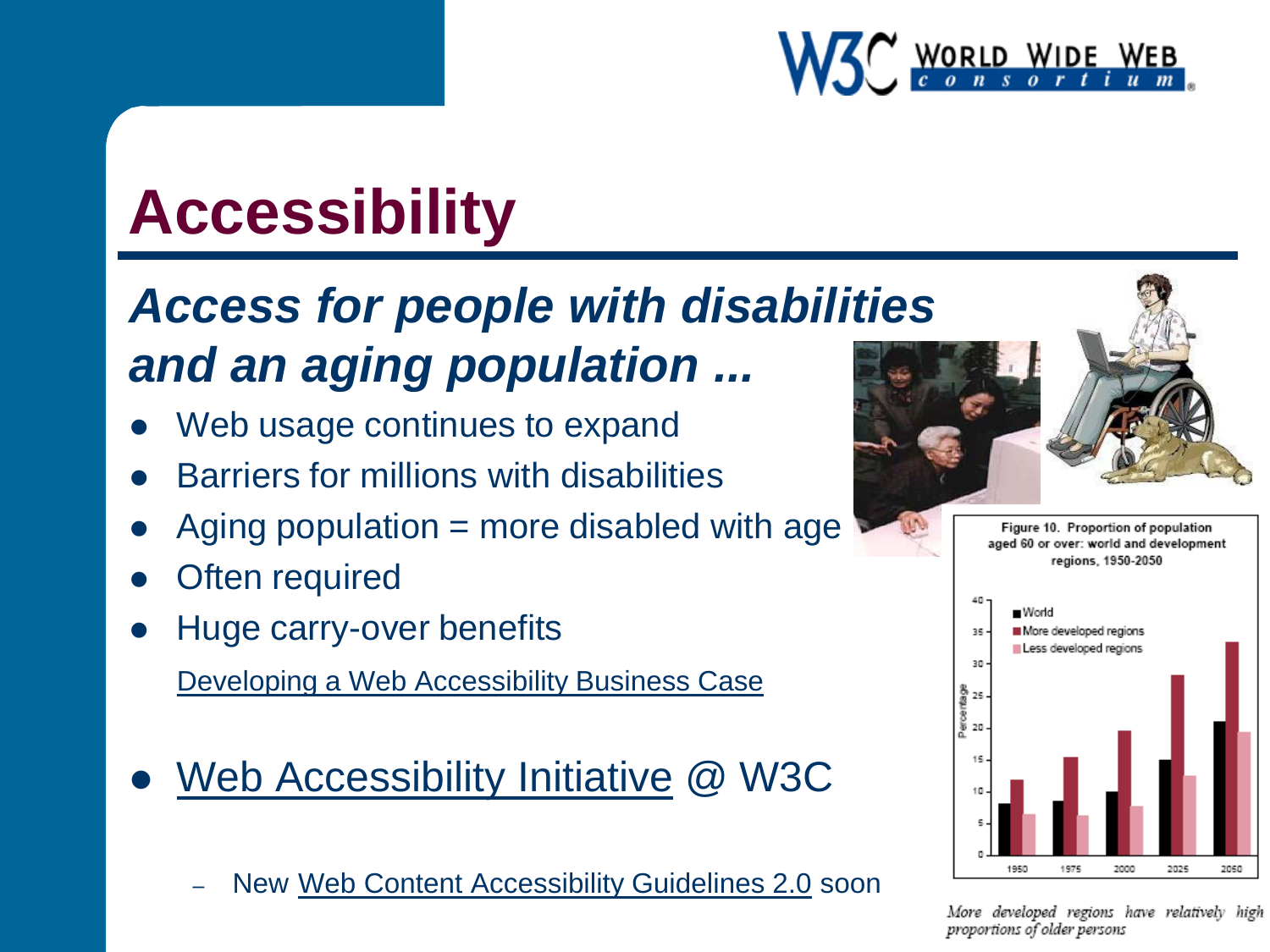

## **One Web of Creators and Consumers (***Web 2.0***,** *Video***, CSS, SVG, etc.)**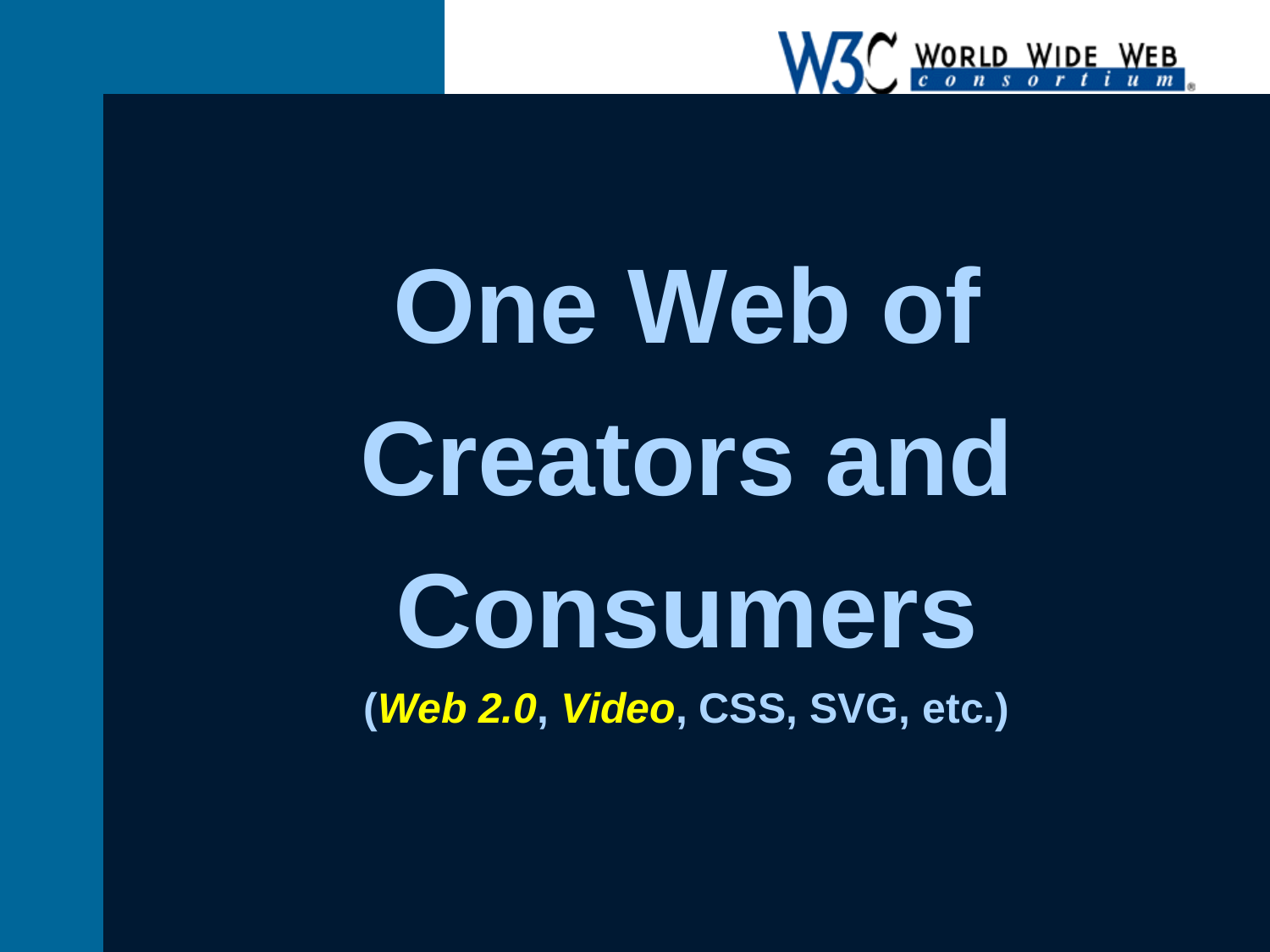



#### *Web 2.0*

- What is Web 2.0?
	- Users are authors
	- Dynamic interaction
- $\bullet$  Web 2.0 @ W3C = [Rich Web Clients Activity](http://www.w3.org/2006/rwc/Activity.html)
- Starting with existing W3C standards & javascript
	- New [HTML5](http://www.w3.org/html/) WG bringing most important spec up to date
	- [DOM,](http://www.w3.org/DOM/) [CSS](http://www.w3.org/Style/CSS/), [SVG,](http://www.w3.org/Graphics/SVG/) are critical elements
- Plus new standardization of work in the field
	- AJAX [\(XMLHTTPRequest object](http://www.w3.org/TR/XMLHttpRequest/)) and other JS features
	- [Widget packaging and delivery format](http://www.w3.org/TR/WAPF-REQ/), etc.
	- Considering security, especially re: javascript use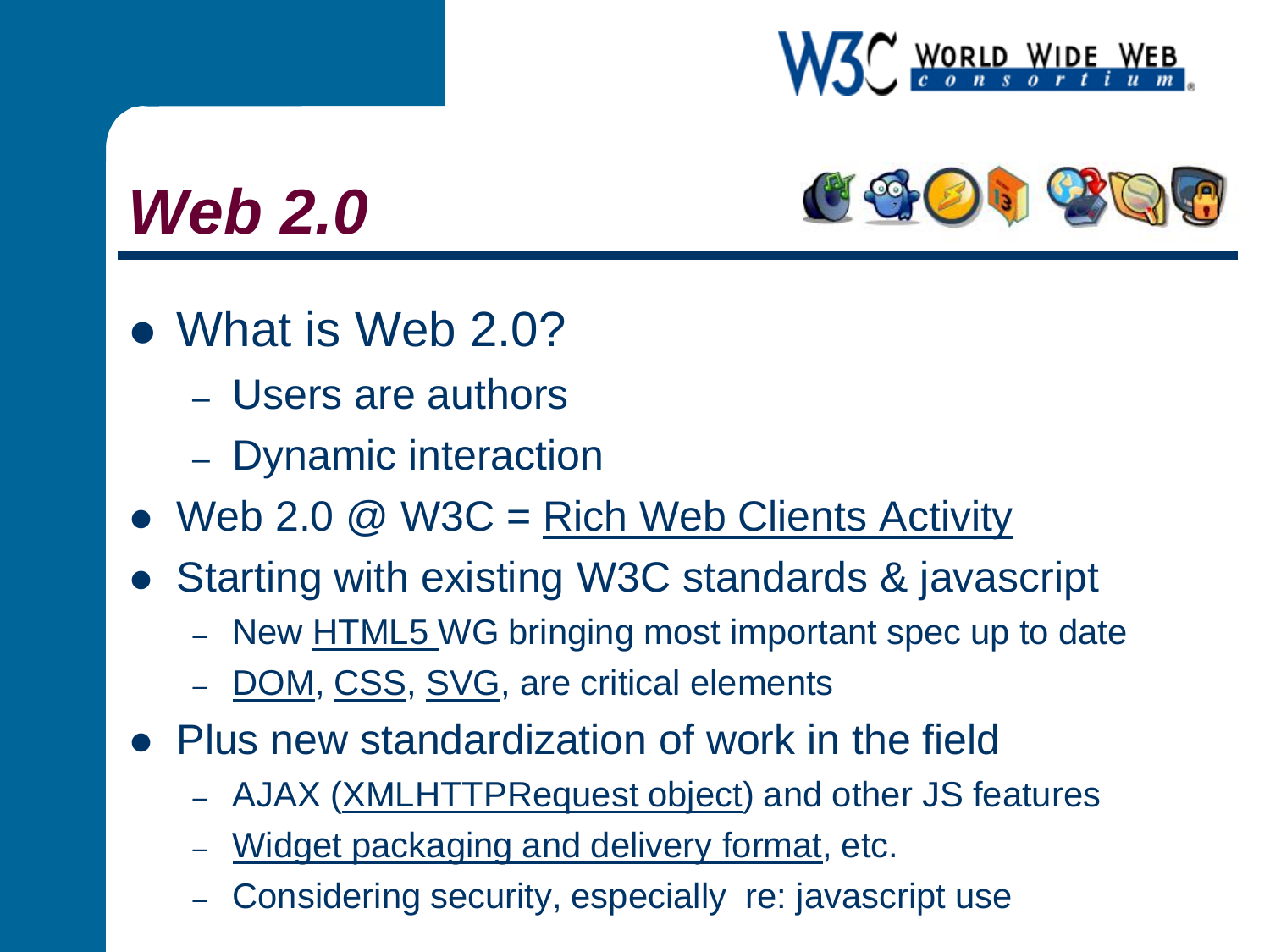

#### **Video on the Web**

- [W3C Workshop: 12-13 December](http://www.w3.org/2007/08/video/)
- Objectives: What can W3C do to help to …
	- make video a first-class citizen of the Web?
	- develop standards to support the platformindependent **YAHOO!** SEARCH China great wall Search
		- Creation
		- Authoring
		- Encoding/decoding
		- Description
		- **•** Linking
	- … of video?

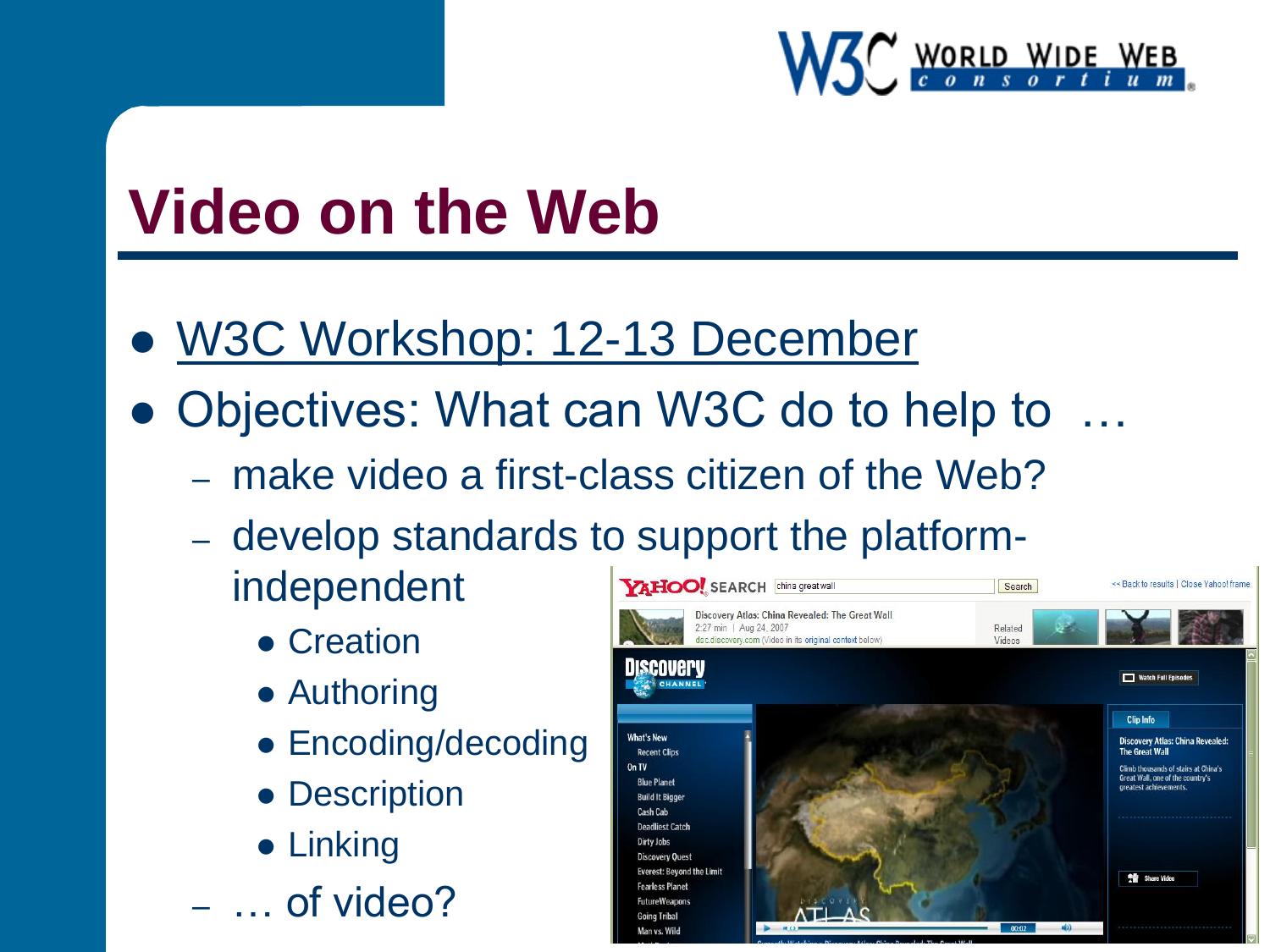

# **One Web of Data and Services**

**(***Semantic Web***, XML, Web Services, etc.)**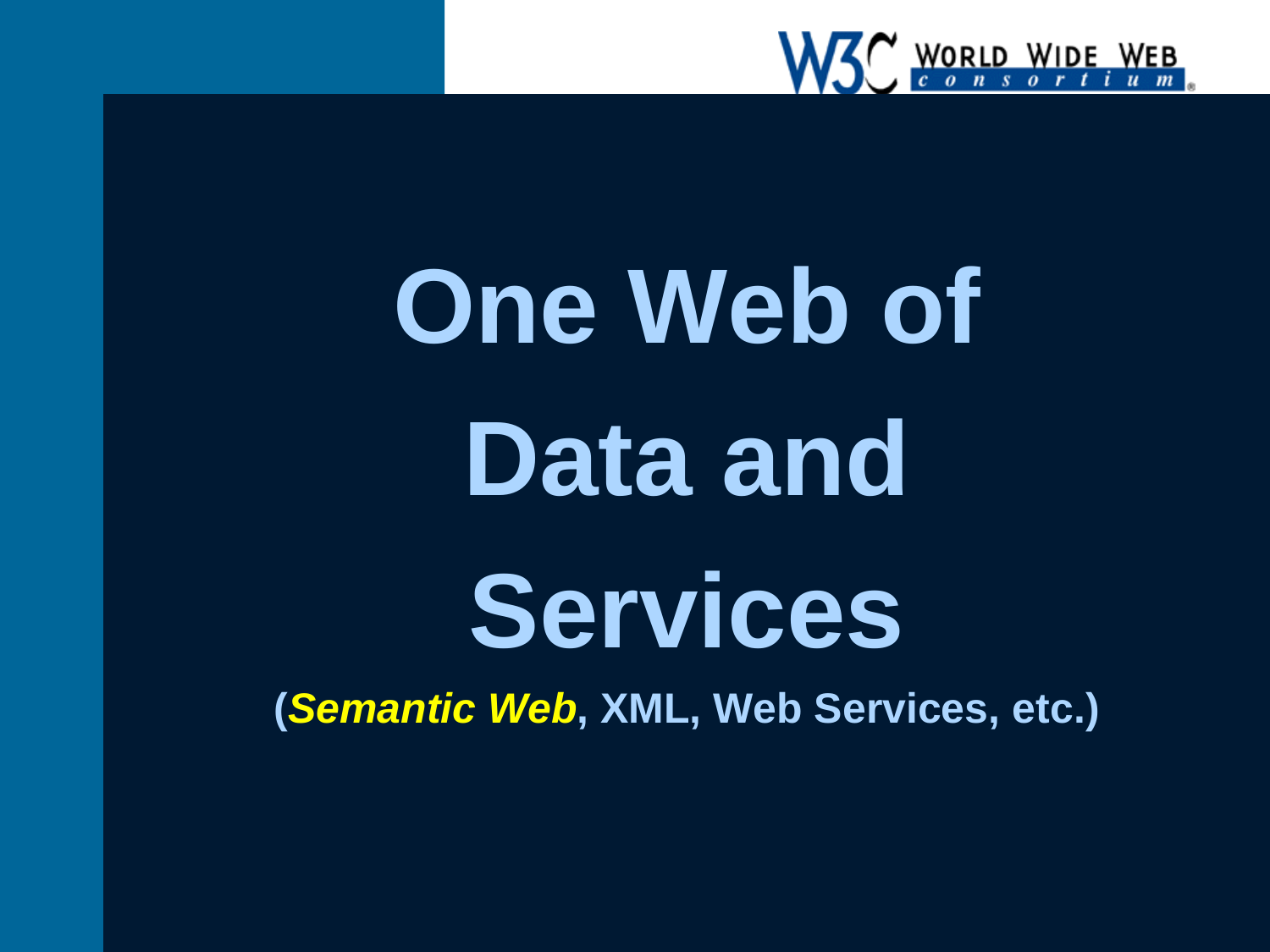

#### **Semantic Web**

- Web 1.0 = Linked Documents
- Semantic Web = Linked Data (Web 3.0\*)



Where Subjects, Properties, Values can each have their own URLs, and thus are universally unique and linkable across the Web

- Web becomes a global, relational database
- [Semantic Web Activity](http://www.w3.org/2001/sw/) @ W3C
	- [Query](http://www.w3.org/2001/sw/DataAccess/), [Rules](http://www.w3.org/2005/rules/wg), [Content Labeling](http://www.w3.org/2007/powder/), [Case Studies and Use Cases](http://www.w3.org/2001/sw/sweo/public/UseCases/)

*\*[New York Times,](http://www.nytimes.com/2006/11/12/business/12web.html?ex=1320987600&en=254d697964cedc62&ei=5088) [InternetNews](http://www.internetnews.com/xSP/article.php/3692646)*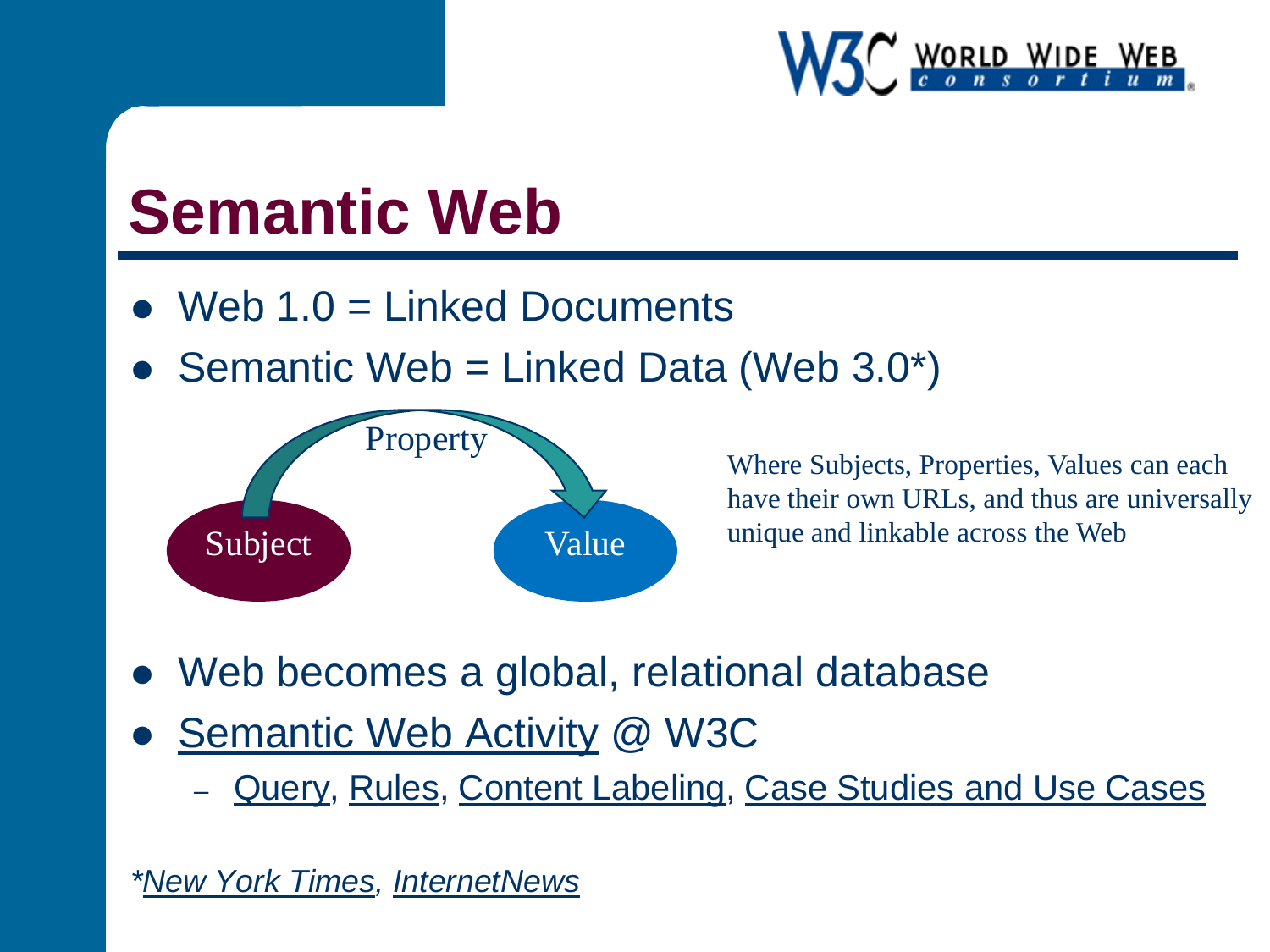

## **Semantic Web Applied**

#### **Increasing focus on end users**

- Supports application of standards to real, important problem
- Improves standards: Use cases, requirements, implementation, testing

#### **[Health Care and Life Sciences](http://www.w3.org/2001/sw/hcls/)**

- "use of Semantic Web technologies ... to improve collaboration, research and development, and innovation adoption"
- Agfa, AstraZeneca, Cleveland Clinic, Eli Lilly, HL7, Merck, Partners, Pfizer (60+ participants)
- **Interest in other applications spaces …**
	- Financial services, eGov, energy, etc.

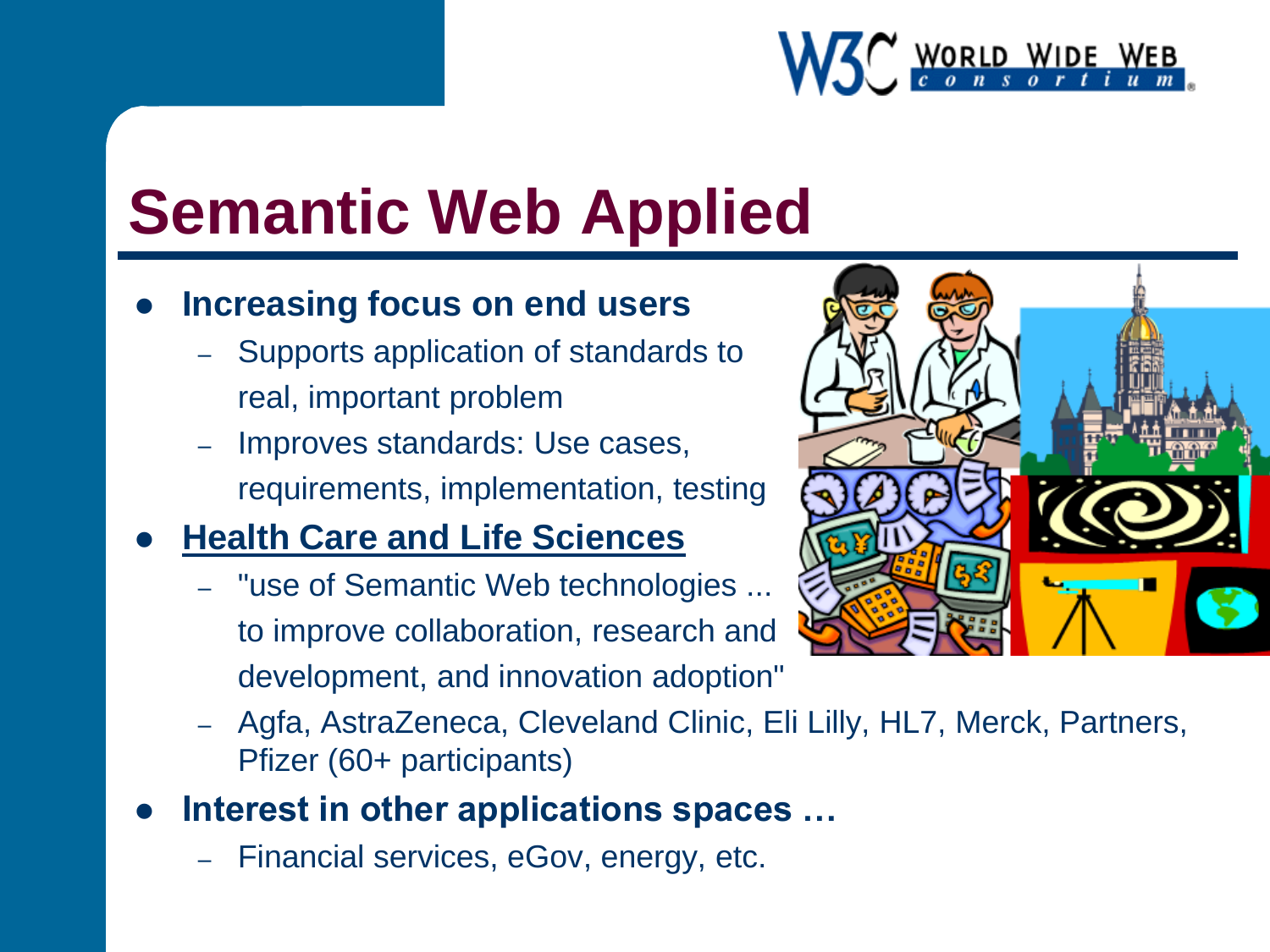

## **One Web on Everything (***Mobile Web***, Voice, Multimodal Interaction, Ubiquitous Web, etc.)**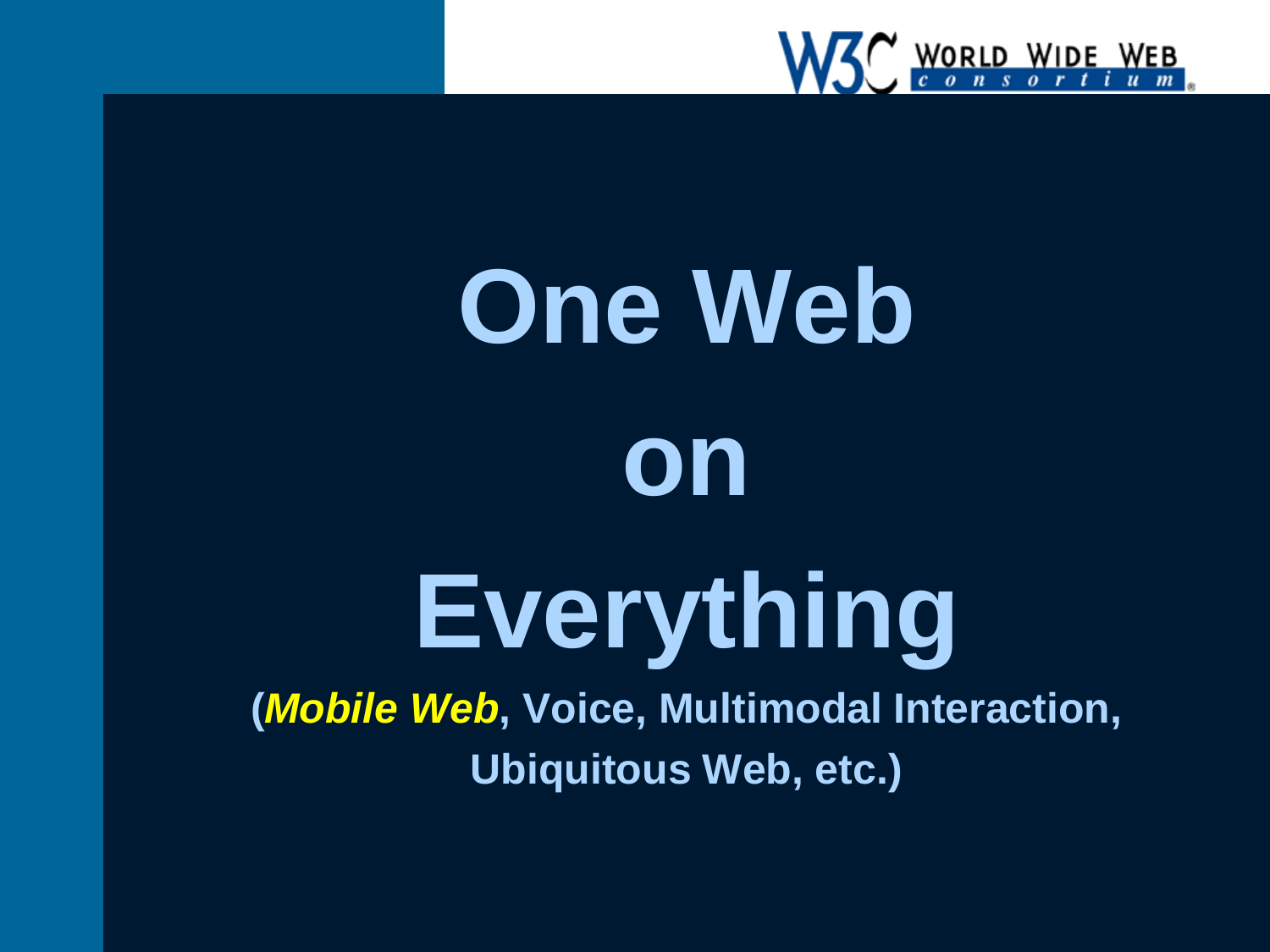

#### **Mobile Growth and Potential**



*[http://www.gsmworld.com/documents/universal\\_access\\_full\\_report.pdf](http://www.gsmworld.com/documents/universal_access_full_report.pdf) (2006)* **23**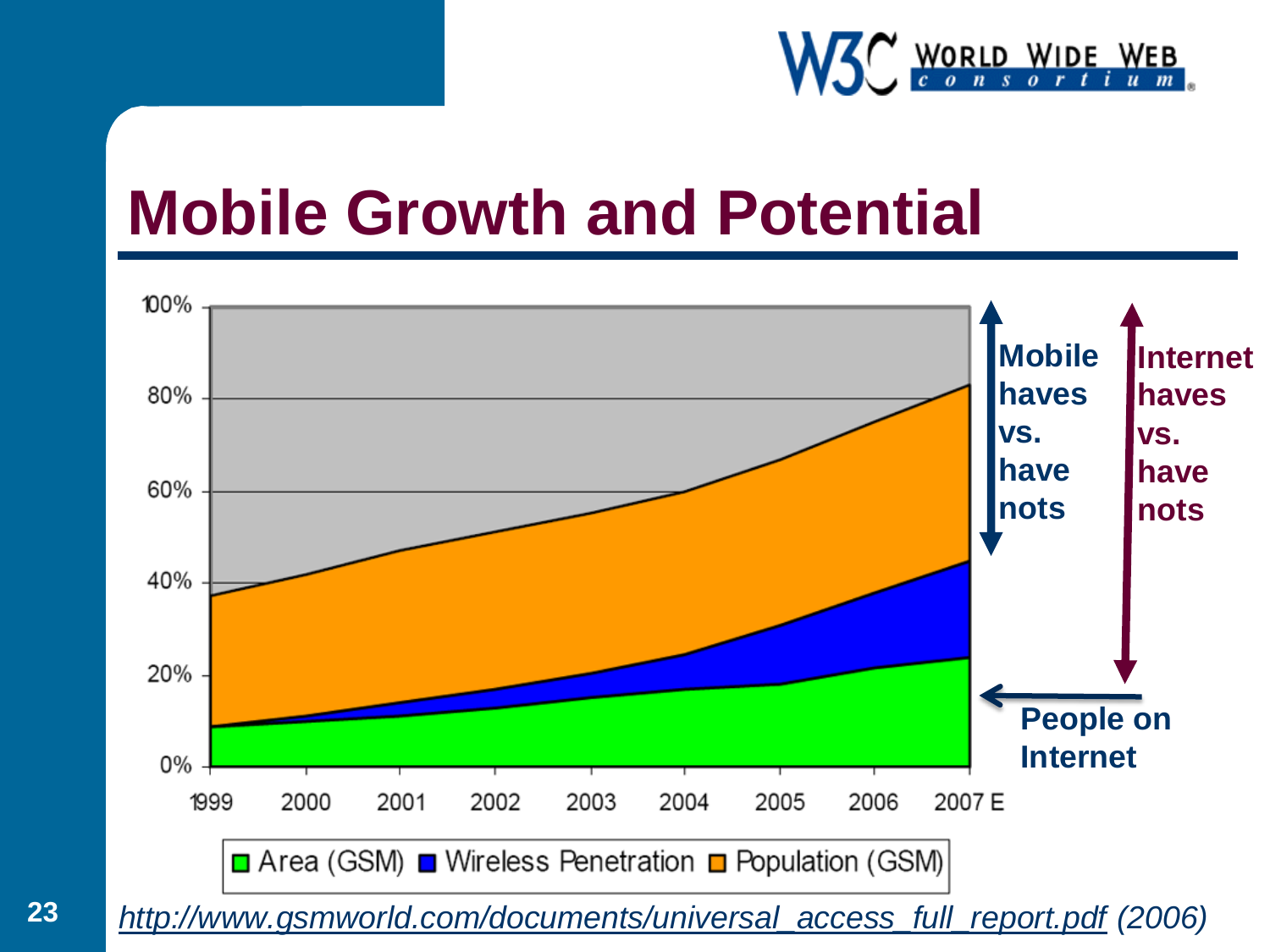

### *Challenges for Mobile Web*

- 2 billion people own mobile phones with Web browsers – *300-400 million are actively used*
- 2-3 million new mobile phones sold / day
	- *Most new phones will continue to include simple Web browsers*
- *Potential for bringing the Web to more people is huge*

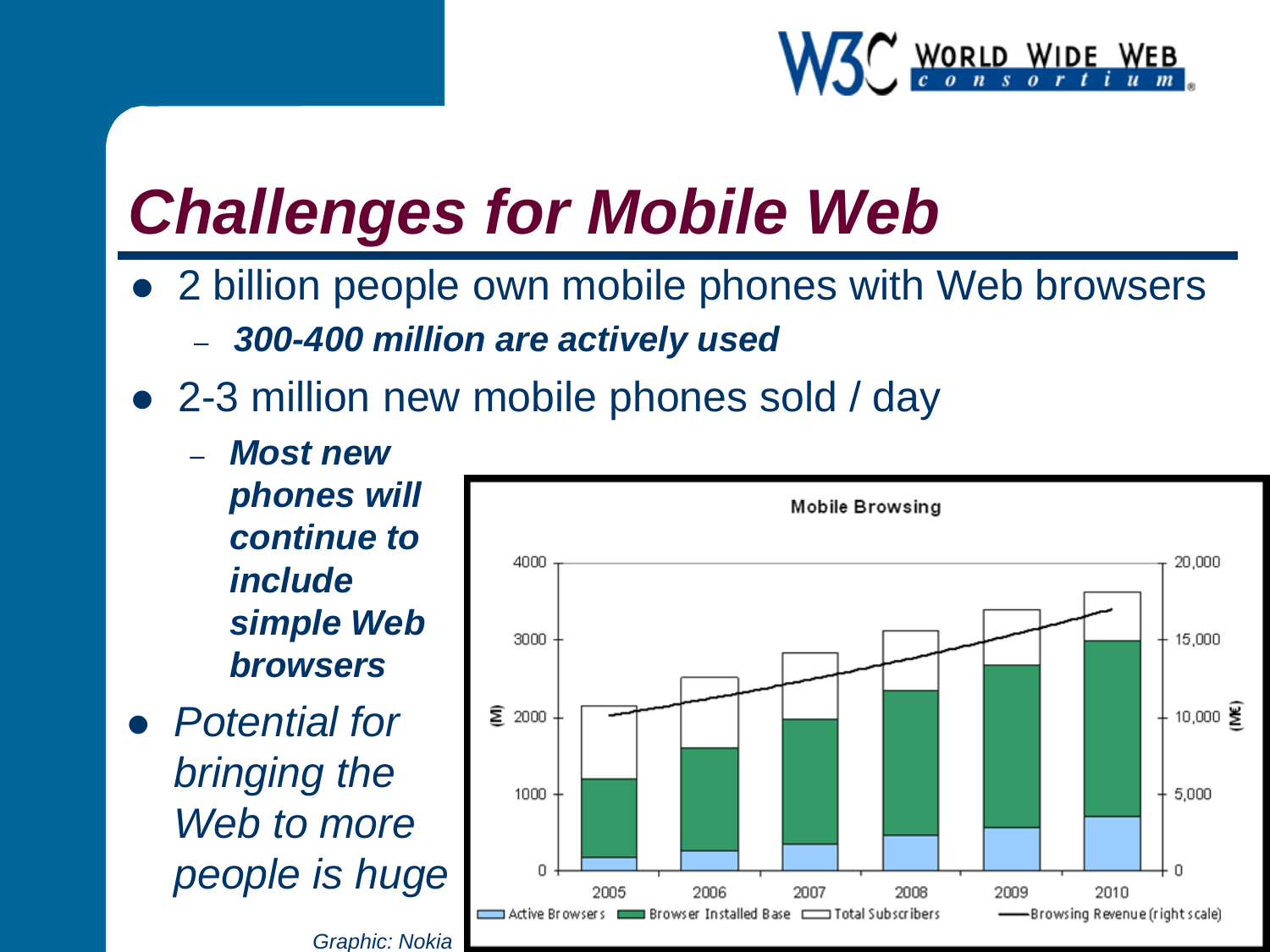

## **Mobile Web Initiative**

- [Mobile Web Best Practices 1.0](http://www.w3.org/TR/mobile-bp/) [\(Summary\)](http://www.w3.org/TR/mobile-bp/summary)
	- Authoring content for **good user experience**
	- Effective delivery to and display on all mobile devices
	- Leveraging existing Web standards
	- Checker: <http://www.w3.org/Mobile/check>
- **Related Working Groups** 
	- **[Device Description](http://www.w3.org/2005/MWI/DDWG/)**
	- [Ubiquitous Web Applications](http://www.w3.org/2007/uwa/)
	- **[Developing Countries](http://www.w3.org/2006/12/digital_divide/public.html)**

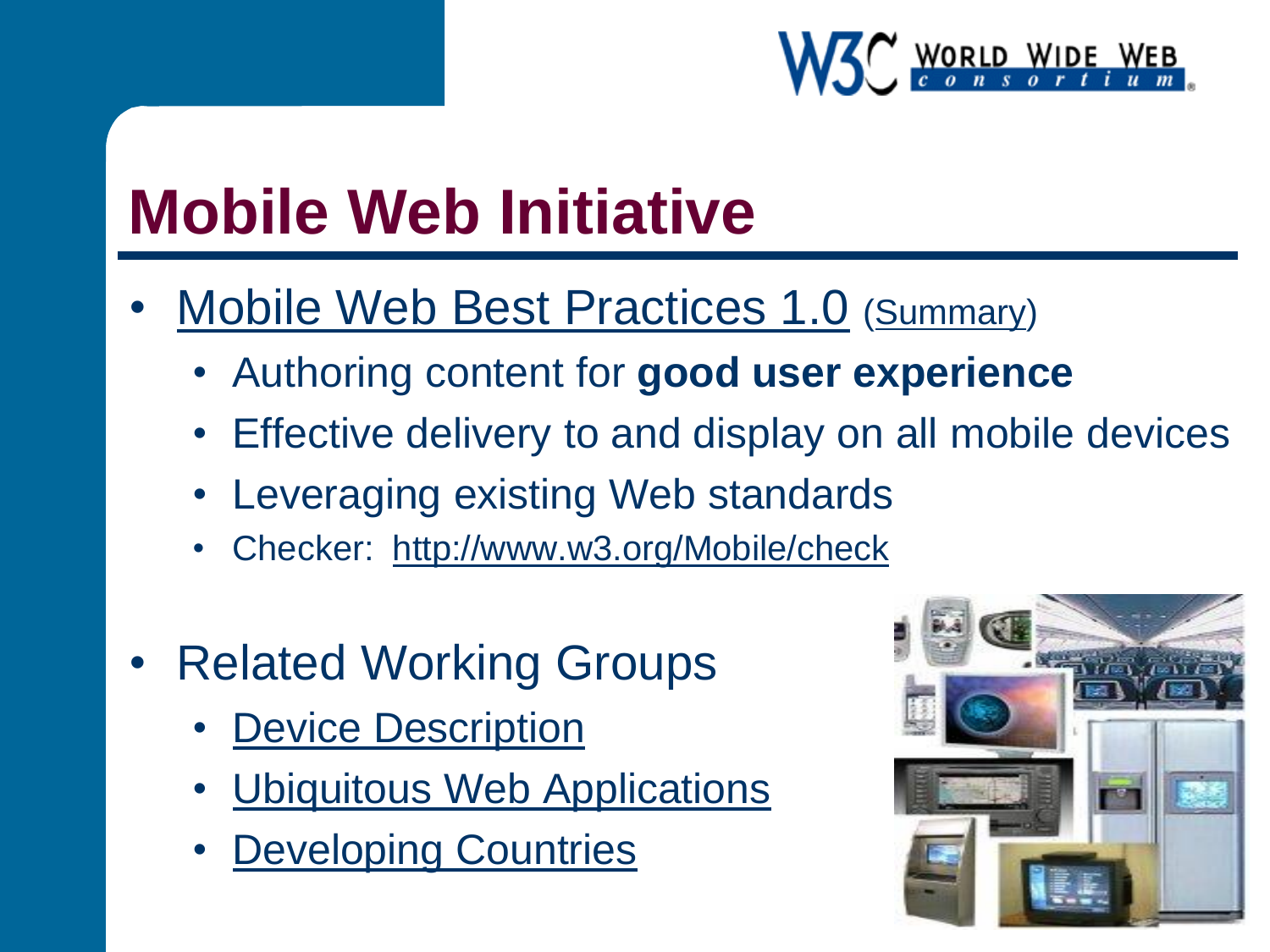

# **World Wide Web Consortium in China**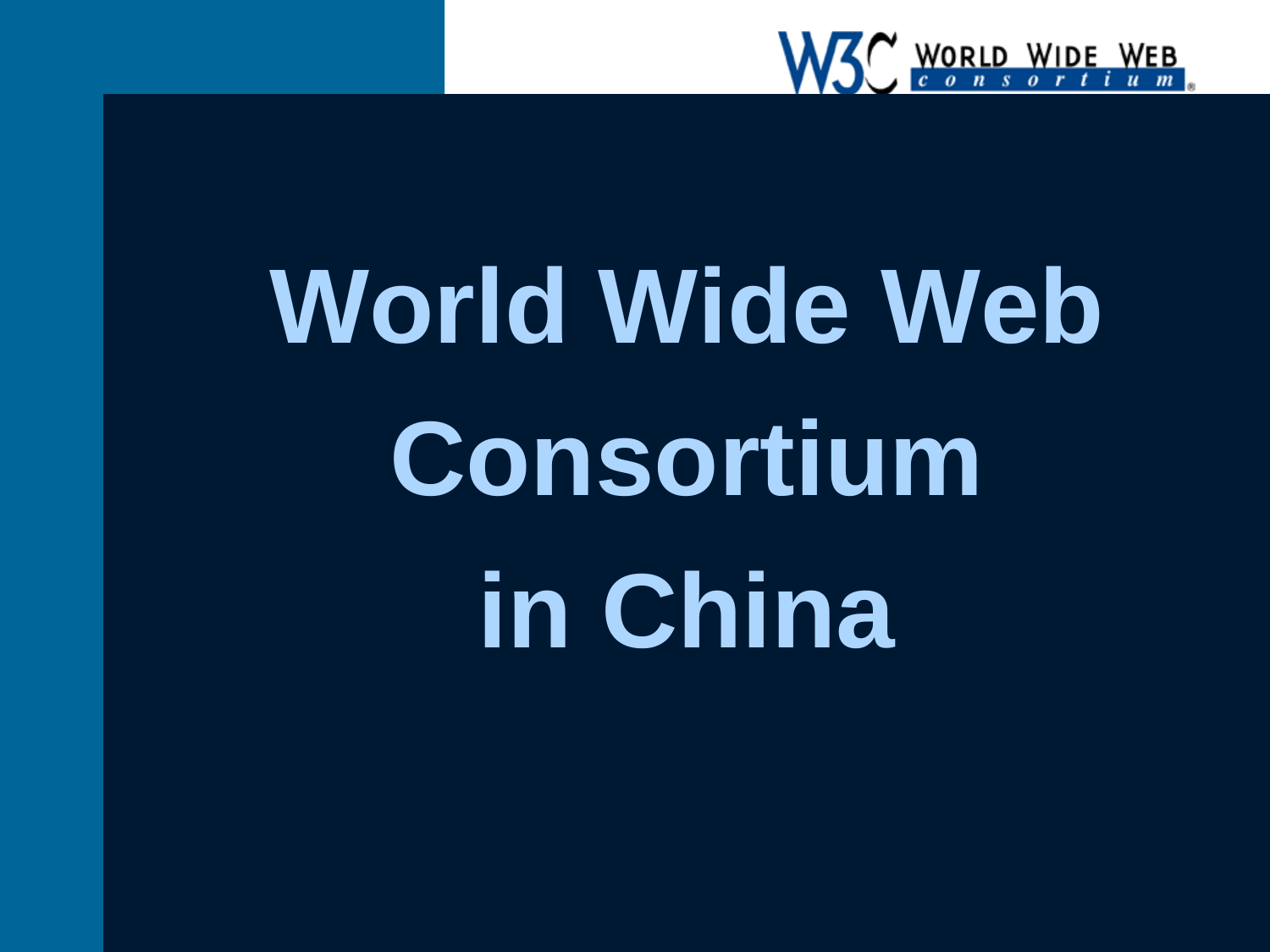

## **Why Participate in W3C?**

*"Third-class companies make products; second-class companies develop technology; first-class companies set standards."*

#### **Leadership**

- Introduce ideas for new standards
- Influence standards through working groups and reviews

#### **Early insight into market trends**

- Access world's foremost Web technologists
- Plan for new technologies & markets through Member access

#### **Promoting image as innovator**

- Participate in int'l media activities
- Display logo on [W3C site](http://www.w3.org/) (300K visits/day)

#### *[\(Membership](http://www.w3.org/Consortium/membership) / [Benefits](http://www.w3.org/Consortium/membership-benefits) / [How to join W3C](http://www.w3.org/Consortium/join) / ["At a Glance" brochure\)](http://www.w3.org/2005/05/At-a-Glance.pdf)*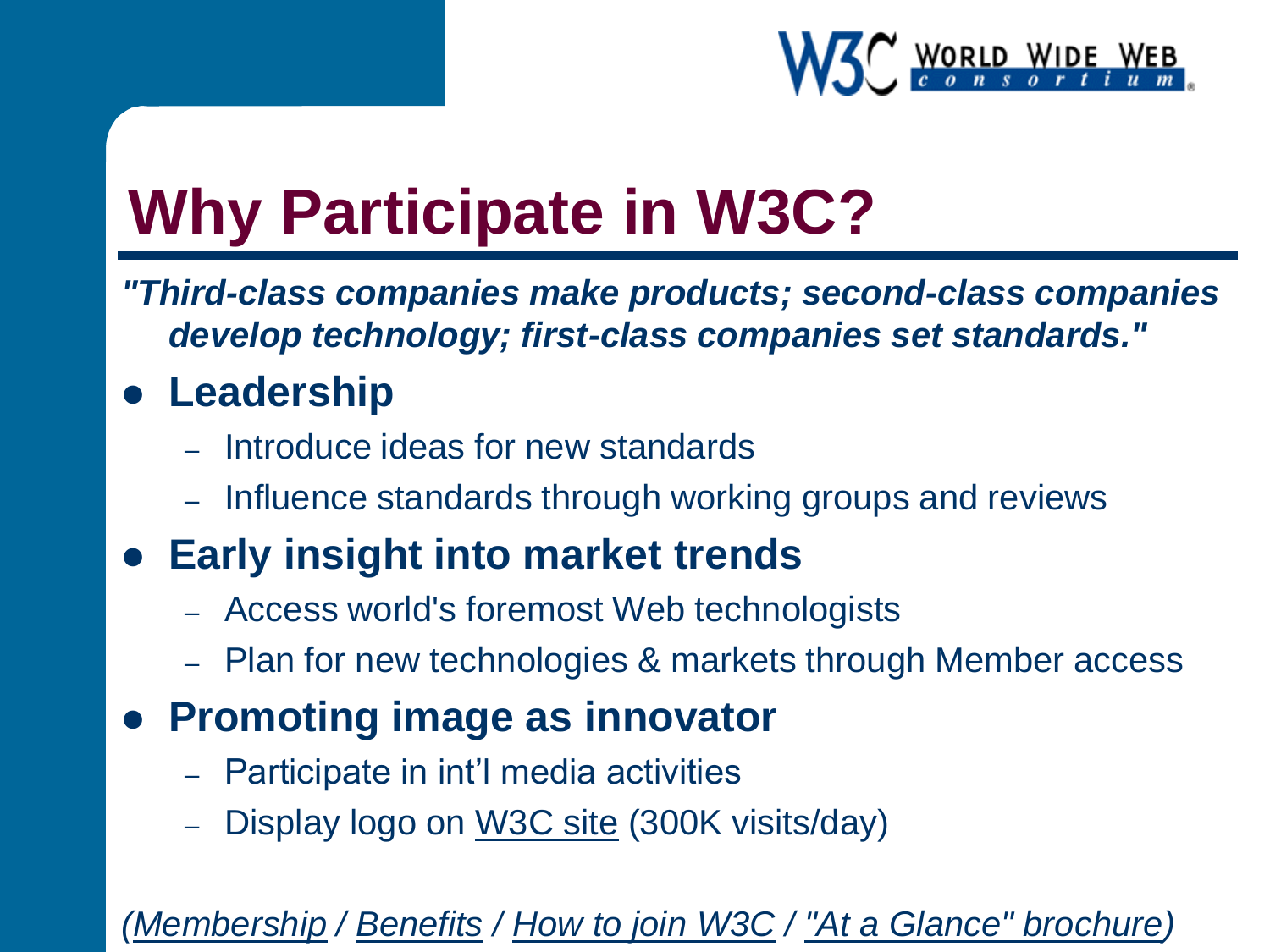

## **Welcoming and Servicing the Web Community in China**



W3C's China Office

- Beihang University
- Office manager: Prof. Huai Jinpeng
- Providing a home for the Web community in China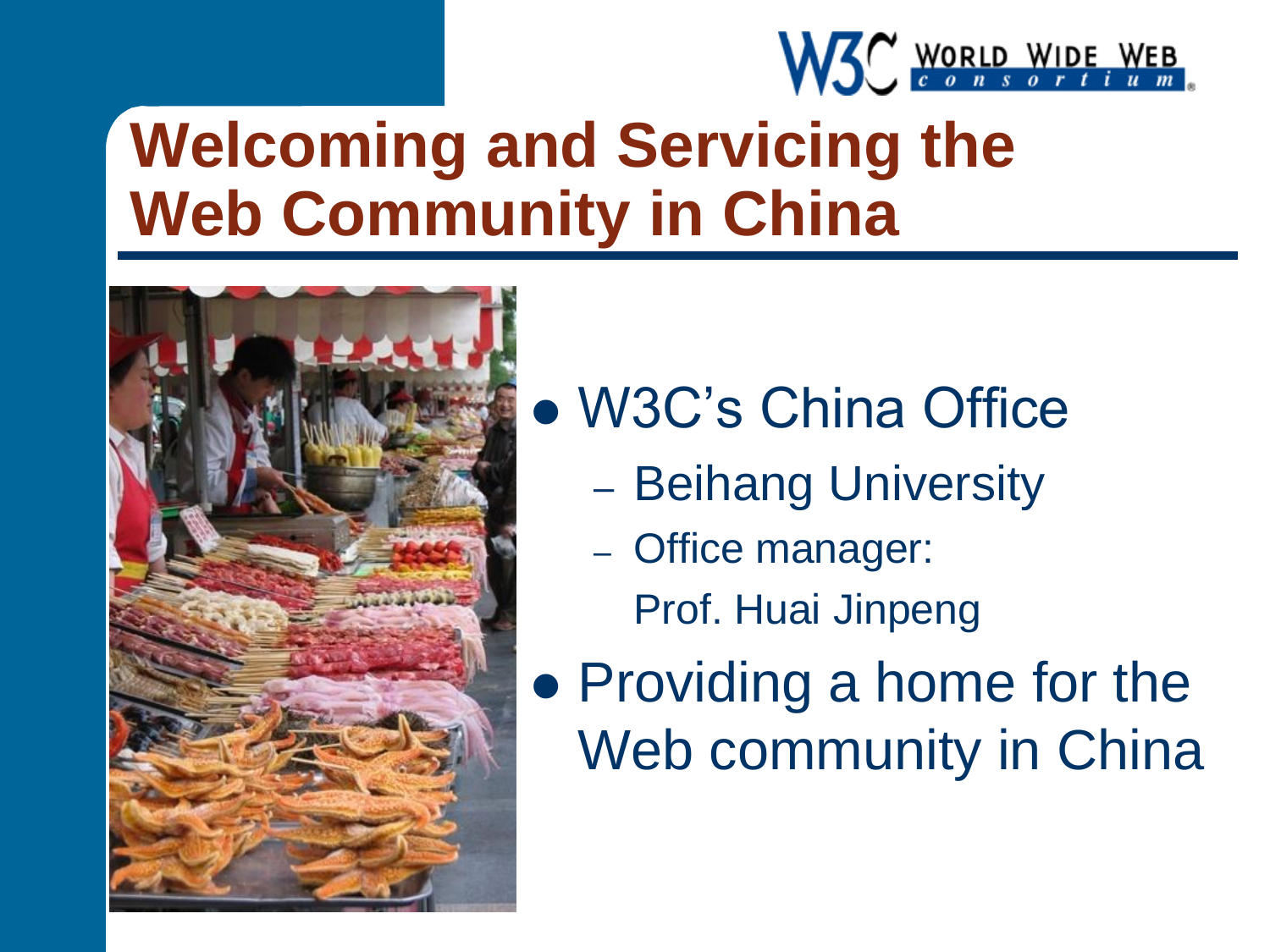

#### **For more information**



<http://www.w3.org/>

#### • W3C Membership:

<http://www.w3.org/Consortium/membership>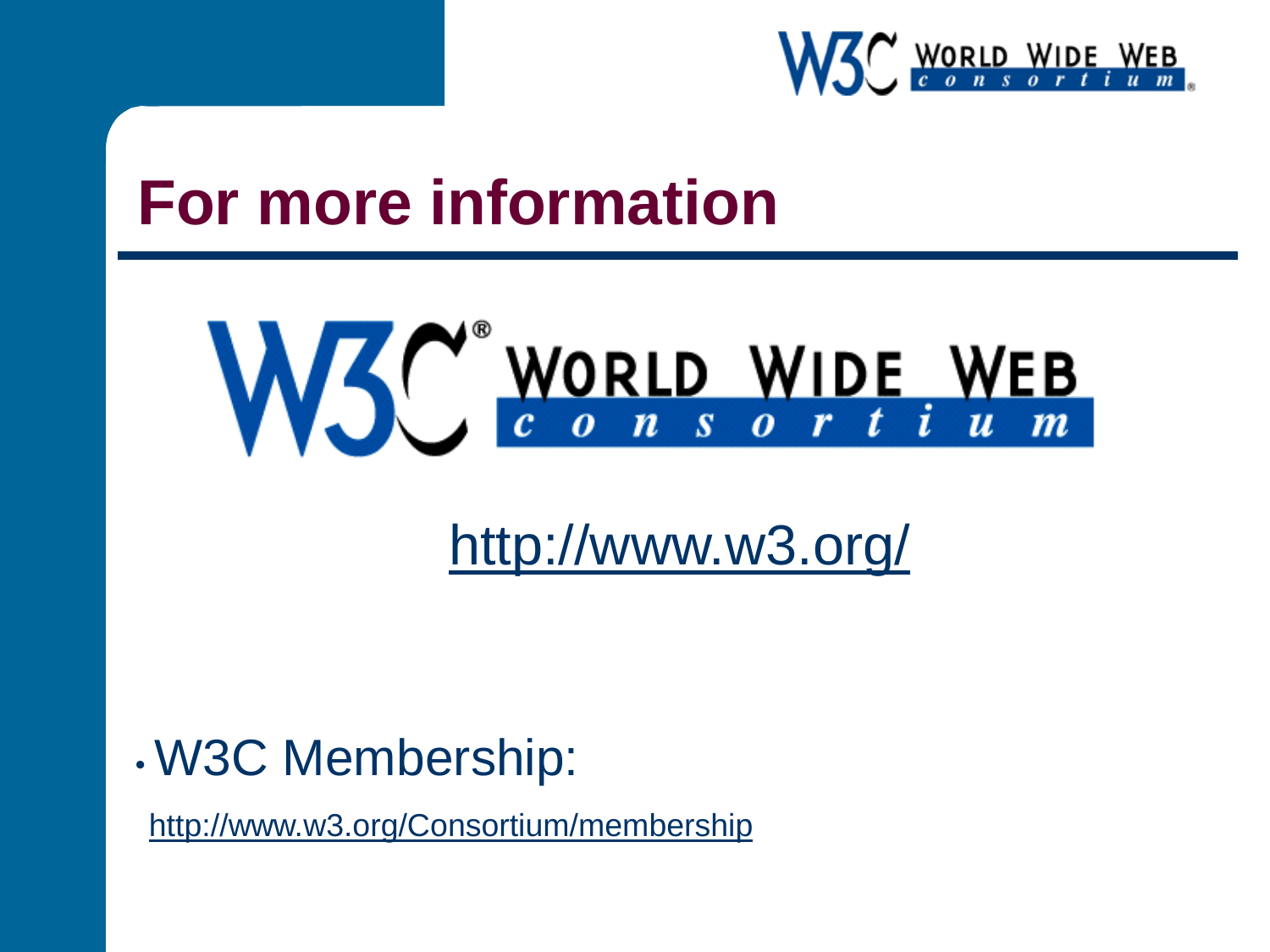

#### **Selected References**

- W3C:<http://www.w3.org/>
- HTML:<http://www.w3.org/html/>
- CSS:<http://www.w3.org/Style/CSS/>
- XML:<http://www.w3.org/XML/>
- Mobile Web:<http://www.w3.org/Mobile/>
- Ubiquitous Web:<http://www.w3.org/2006/10/uwa-activity-proposal.html>
- Labeling: <http://www.w3.org/2007/powder/>
- Voice:<http://www.w3.org/Voice/>
- Multimodal: <http://www.w3.org/2002/mmi/>
- Accessibility: <http://www.w3.org/WAI/>
- Internationalization: <http://www.w3.org/International/>
- Developing Countries: [http://www.w3.org/2006/12/digital\\_divide/public.html](http://www.w3.org/2006/12/digital_divide/public.html)
- Security: <http://www.w3.org/Security/>
- Web Services: <http://www.w3.org/2002/ws/>
- Semantic Web:<http://www.w3.org/2001/sw/>